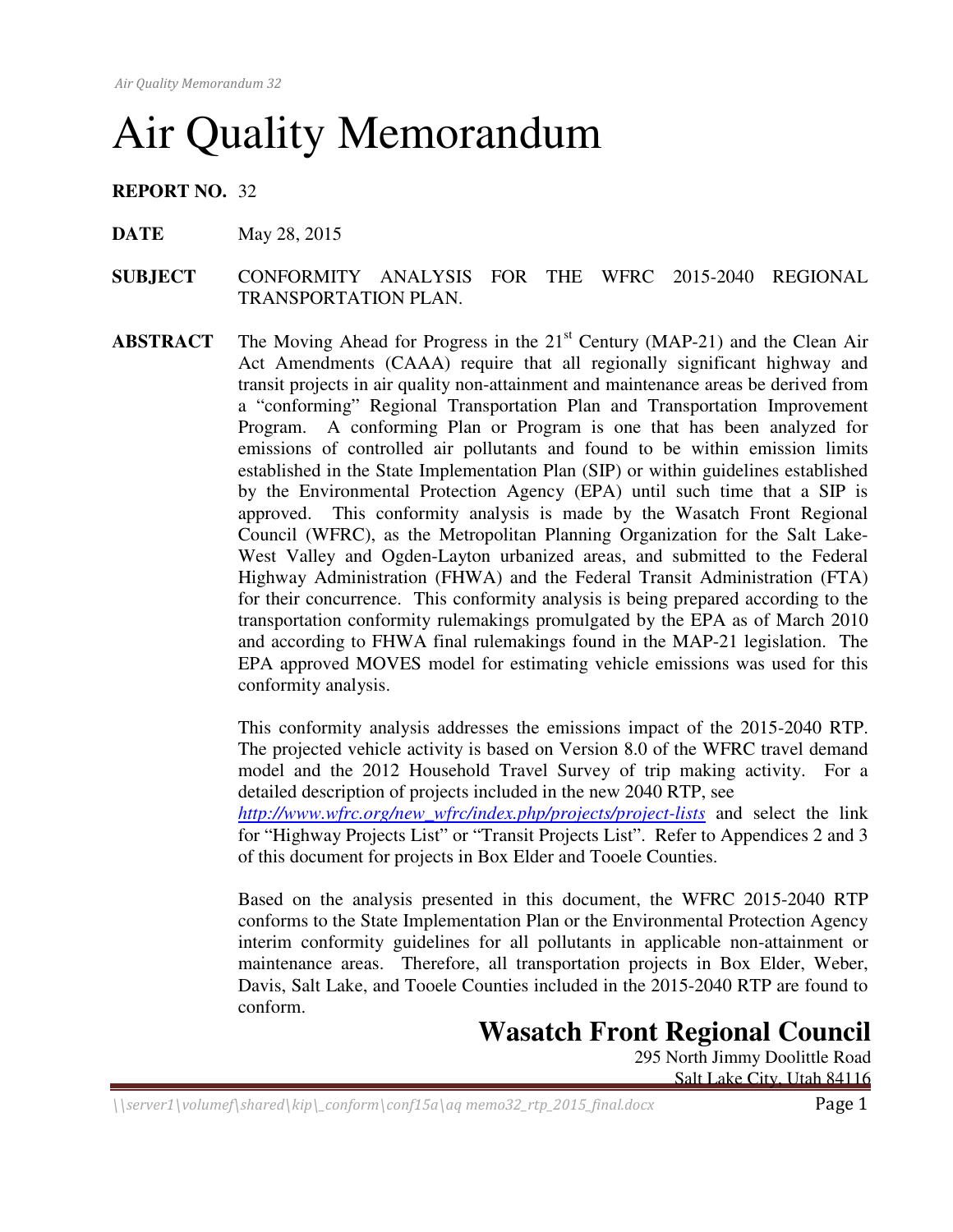## **Table of Contents**

|           | Page |
|-----------|------|
|           |      |
|           |      |
|           |      |
|           |      |
|           |      |
|           |      |
|           |      |
|           |      |
|           |      |
|           |      |
|           |      |
|           |      |
|           |      |
| <b>B.</b> |      |
|           |      |
|           |      |
|           |      |
|           |      |
|           |      |
|           |      |
|           |      |
|           |      |
|           |      |
|           |      |
|           |      |
|           |      |
|           |      |
|           |      |
|           |      |
|           |      |
|           |      |
|           |      |
|           |      |
|           |      |
|           |      |
|           |      |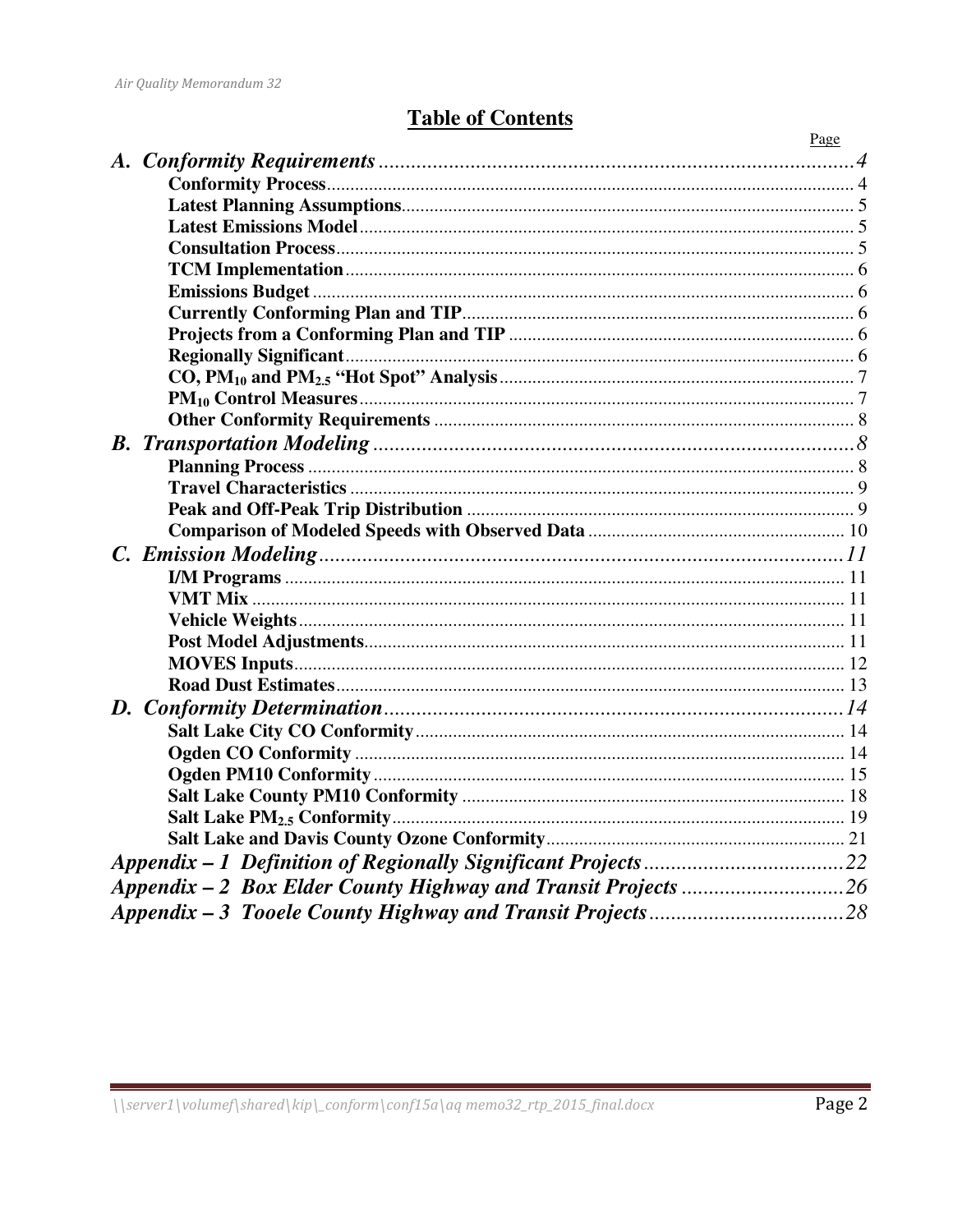## **List of Tables**

#### Page

| Table 5 WFRC Planning Area Modeled Speeds Compared to Observed Speeds  11 |  |
|---------------------------------------------------------------------------|--|
|                                                                           |  |
|                                                                           |  |
|                                                                           |  |
|                                                                           |  |
|                                                                           |  |
|                                                                           |  |
|                                                                           |  |
|                                                                           |  |
|                                                                           |  |
|                                                                           |  |
|                                                                           |  |
|                                                                           |  |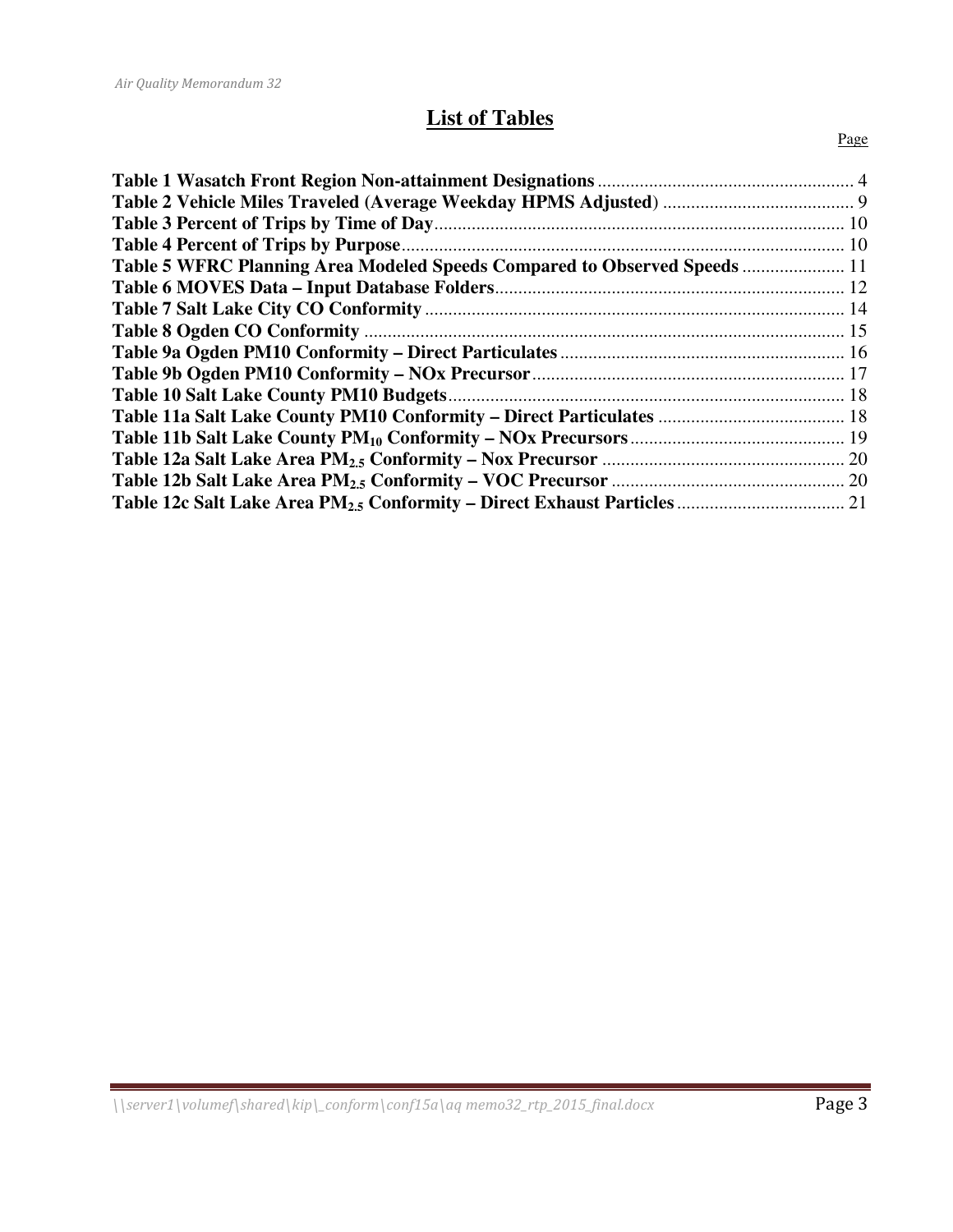## **A. Conformity Requirements**

#### **Conformity Process**

Since the commencement of the federal planning requirements in the late 1960s, further requirements (most recently the 2012 Moving Ahead for Progress in the 21<sup>st</sup> Century (MAP-21) and the 1990 Clean Air Act Amendments) have added to the responsibilities and the decision making powers of local governments through the Metropolitan Planning Organization. The Wasatch Front Regional Council (WFRC) is the Metropolitan Planning Organization for the Salt Lake/West Valley and Ogden / Layton Urbanized Areas. This report summarizes WFRC's conformity analysis of the 2015-2040 RTP with the Division of Air Quality's State Implementation Plan (SIP) and the Environmental Protection Agency's interim conformity guidelines. This conformity analysis is subject to public and agency review, and requires the concurrence of the Federal Highway Administration and Federal Transit Administration.

In November, 1993, the Environmental Protection Agency and the U.S. Department of Transportation issued rules establishing the procedures to be used to show that transportation plans and programs conform to the SIP. The conformity rules establish that federal funds may not be used for transportation projects that add capacity in areas designated as "non-attainment (or maintenance) with respect to the National Ambient Air Quality Standards", until and unless a regional emissions analysis of the Plan and TIP demonstrates that the projects conform to the SIP. This restriction also applies to "regionally significant" transportation projects sponsored by recipients of federal funds even if the regionally significant transportation project uses local funds exclusively.

Davis, and Salt Lake Counties, Salt Lake City, Ogden City and portions of Weber, Box Elder and Tooele Counties are designated as non-attainment (or maintenance) for one or more air pollutants. Specifically, there are four areas in the Wasatch Front region for which the conformity rules apply. These areas are listed in Table 1 below.

| Area                                                                                      | <b>Designation</b>           | <b>Pollutant</b>                        |
|-------------------------------------------------------------------------------------------|------------------------------|-----------------------------------------|
| Salt Lake City                                                                            | Maintenance Area             | Carbon Monoxide (CO)                    |
| Ogden City                                                                                | Maintenance Area             | Carbon Monoxide (CO)                    |
|                                                                                           | Moderate Non-Attainment Area | Particulate Matter $(PM_{10})$          |
| <b>Salt Lake County</b>                                                                   | Moderate Non-Attainment Area | Particulate Matter $(PM_{10})$          |
| Salt Lake                                                                                 | Moderate Non-Attainment Area | Particulate Matter (PM <sub>2.5</sub> ) |
| (including Davis, Salt Lake,<br>and portions of Weber, Box<br>Elder, and Tooele Counties) |                              |                                         |

**Table 1 Wasatch Front Region Non-attainment Designations**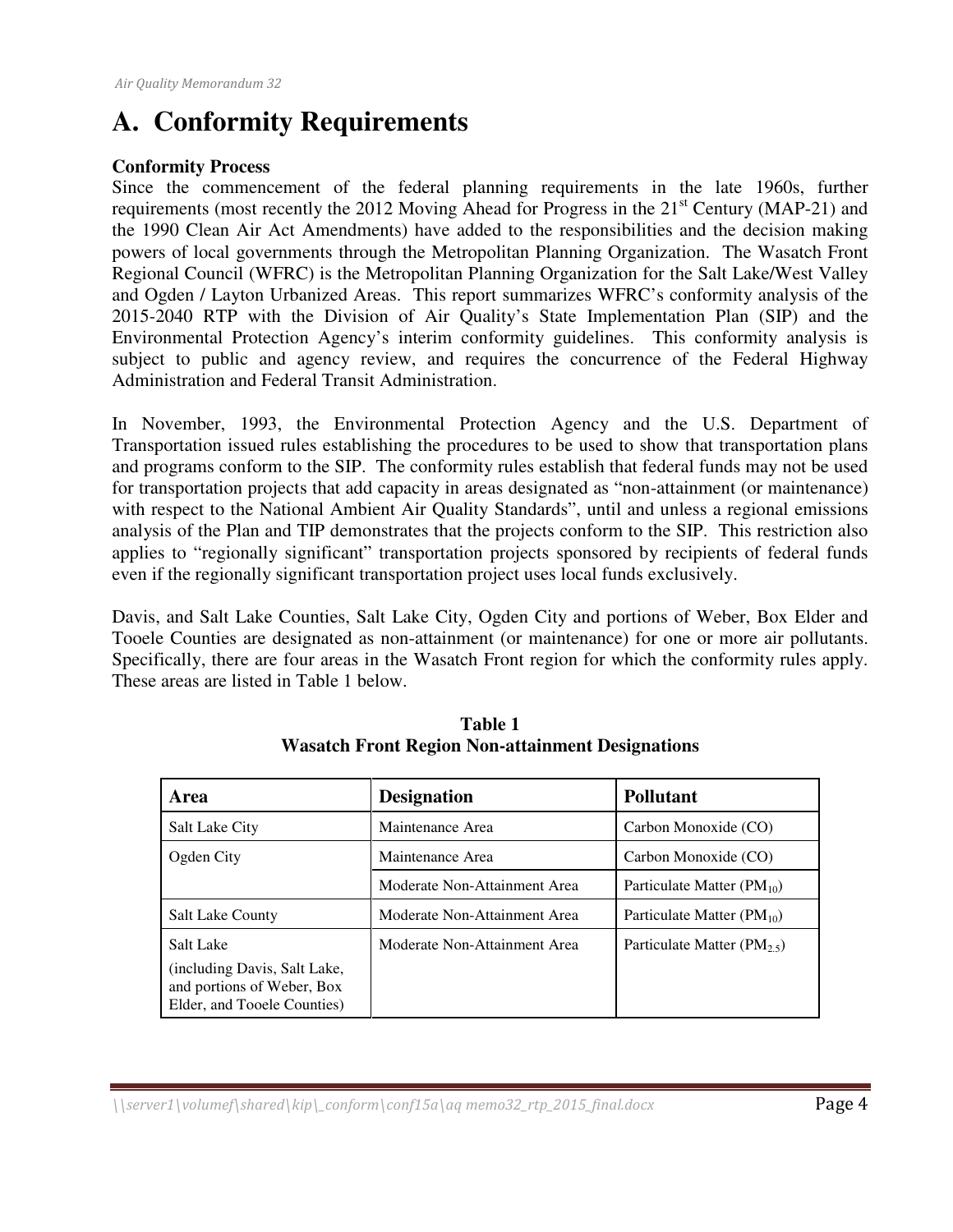The CAAA established requirements for conformity. These requirements are outlined in 40 CFR 93.109 and include the following:

- Latest planning assumptions Latest emissions model
- Transportation Control Measures (TCM) Consultation<br>- Emissions budget Currently con
- 
- Project from a conforming plan and TIP
- $PM_{10}$  control measures
- 
- 
- Currently conforming plan and TIP<br>- CO and  $PM_{10}$  "hot spots"
- 

Each of these requirements will be discussed in the following paragraphs.

#### **Latest Planning Assumptions**

Current travel models are based on socioeconomic data and forecasts from local building permits, the Utah Division of Workforce Services, and the Governor's Office of Management and Budget (GOMB). Base year socioeconomic data are for calendar year 2011. Forecasts of population and employment by traffic analysis zone were developed by WFRC in 2013 and are controlled to county-level forecasts published by GOMB in October, 2012.

#### **Latest Emissions Model**

The conformity analysis presented in this document is based on EPA mobile source emissions models: MOVES2014 for tailpipe emissions and AP-42 section 13.2.1 for paved road dust emissions. The application of these models will be discussed in greater detail in the Emissions Model section of this document.

#### **Consultation Process**

Section 105 of 40 CFR Part 93 (Conformity Rule) requires, among other things, interagency consultation in the development of conformity determinations. To satisfy this requirement, the State Division of Air Quality (DAQ) prepared a Conformity SIP to outline the consultation procedures to be used in air quality and transportation planning. The Conformity SIP also defines the membership of the Interagency Consultation Team (ICT) as representatives from DAQ, WFRC, Mountainland Association of Governments, Utah Department of Transportation, Utah Transit Authority, EPA, FHWA, and the FTA. The Conformity SIP has been approved by EPA. WFRC followed the consultation procedures as outlined in the Conformity SIP in the preparation of this conformity analysis. As part of the consultation procedures defined in the Conformity SIP, WFRC presented this report to the Transportation Committee (or TransCom) for review and comment. This committee includes a member of the Utah Air Quality Board as well as representatives of UDOT, UTA, and FHWA. In addition, management level staff members from the Utah Division of Air Quality are notified of meetings and agendas of the above committees. The Utah Division of Air Quality and other members of the ICT were also provided with a copy of this report during the public comment period for the 2015-2040 RTP.

This Conformity Analysis for the 2015-2040 RTP was made available for public inspection and comment for a 30-day period in accordance with EPA conformity regulations. This analysis was also posted on the WFRC website during the comment period. Notification of the comment period was sent by electronic mail to interested stakeholders. In addition, public comment was taken during various committee meetings of the Wasatch Front Regional Council.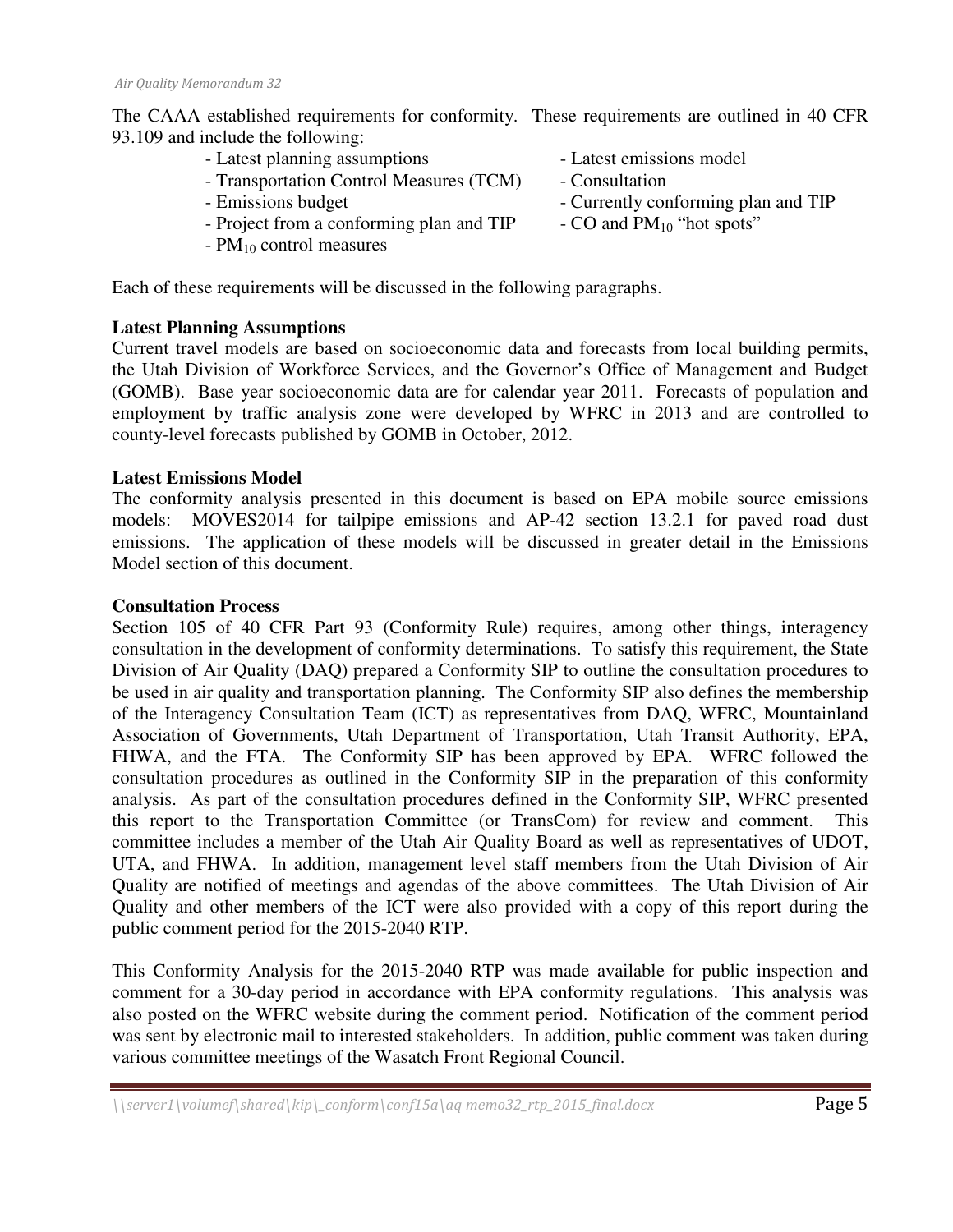#### **TCM Implementation**

A conformity analysis for the 2015-2040 RTP must certify that the RTP does not interfere with the implementation of any Transportation Control Measure (TCM) identified in the applicable State Implementation Plan (SIP). There is one TCM from the original SIP section for the 1-hour ozone standard which has been carried forward to the current ozone maintenance plan, even though the 1 hour ozone standard has been revoked. This TCM, the employer-based trip reduction program, applies to local, state, and federal government employers. The program emphasizes measures to reduce the drive-alone rate such as subsidized bus passes, carpooling, telecommuting, and flexible work schedules. UTA has in place the ECO pass discount for a number of large employers including the University of Utah and Weber State University. Ridesharing, telecommuting, and flexible work schedules are programs currently managed, promoted, or operated by UTA Rideshare and the UDOT Travelwise program. Congestion Mitigation and Air Quality (CMAQ) funds and other transportation funds are used to support these ongoing programs.

#### **Emissions Budget**

A comparison of mobile source emission estimates to emission budgets defined in the SIP is outlined in this document in Section D - Conformity Determination.

#### **Currently Conforming Plan and TIP**

The existing 2040 RTP for the Wasatch Front Area conforms to State air quality goals and objectives as noted in a letter from FHWA and FTA dated September 8, 2014. The existing 2015-2020 TIP for the Wasatch Front Area was also found to conform and this was noted in a letter from FHWA and FTA dated September 29, 2014.

#### **Projects from a Conforming Plan and TIP**

**TIP Time Frame** - All projects which must be started no later than 2020 in order to achieve the transportation system envisioned by the 2015-2040 RTP are included in the 2015-2020 TIP. The TIP is fiscally constrained, meaning that only those projects with an identified source of funds are included in the TIP. Estimated funding availability is based on current funding levels and reasonable assumptions that these funds will continue to be available. Conformity for the 2015-2020 TIP is addressed separately in Air Quality Memorandum 31a.

#### **Regionally Significant**

All regionally significant projects, regardless of funding source (federal, state, or local) are included in the RTP. All regionally significant projects are also included in the regional emissions analysis of the RTP. Regionally significant projects are identified as those projects functionally classified as a principal arterial or higher order facility, and certain minor arterials as identified through the interagency consultation process (see Appendix 1 for a complete definition of regionally significant projects). The latest Utah Department of Transportation Functional Classification map is used to identify functional classification. Interstate highways, freeways, expressways, principal arterials, certain minor arterials, light rail, and commuter rail are treated as regionally significant projects.

Because of their relative impact on air quality, all regionally significant projects regardless of funding source must be included in the regional emissions analysis, and any significant change in the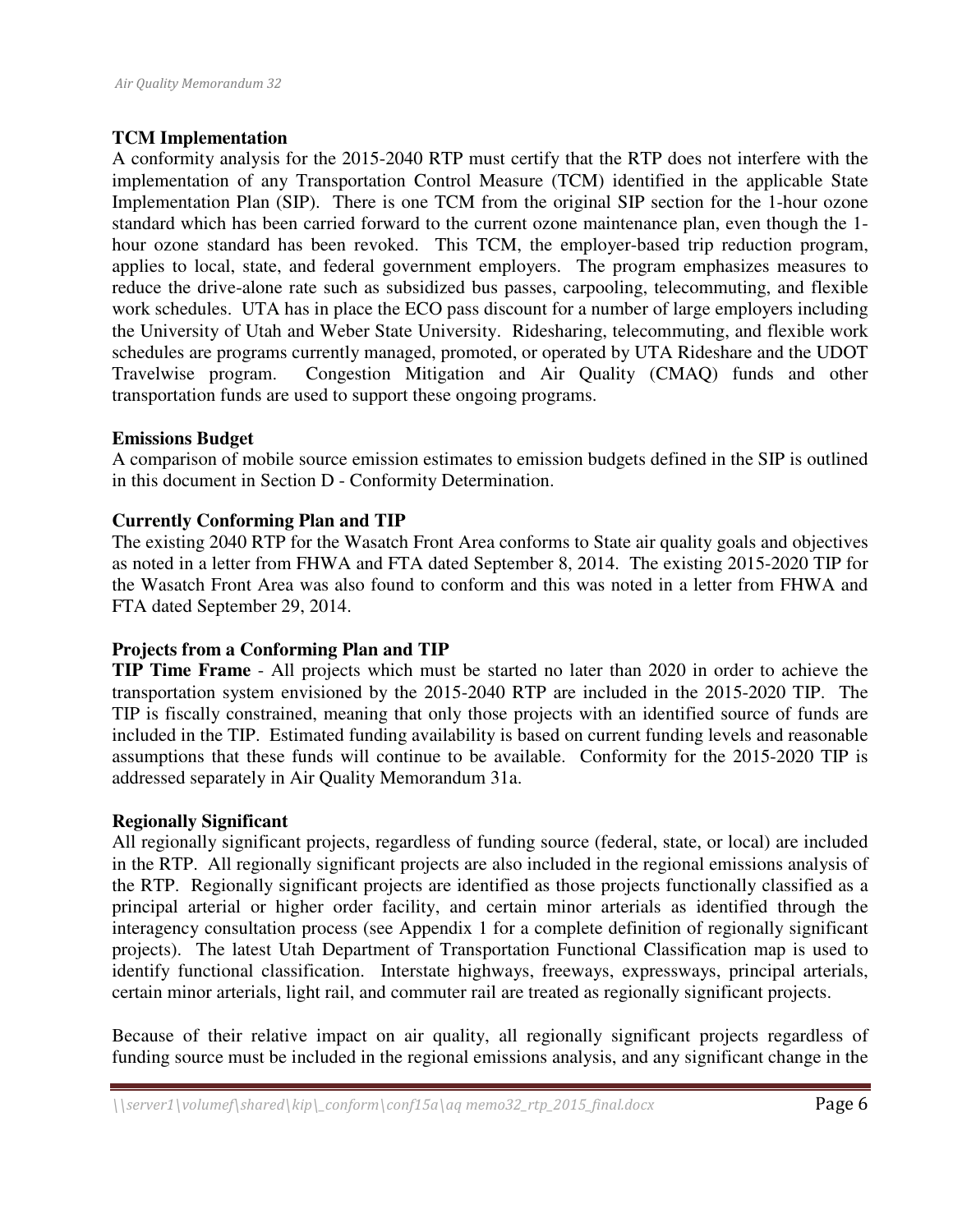design or scope of a regionally significant project must also be reflected in the analysis. All regionally significant projects have been included in the regional emissions analysis, and the modeling parameters used for these projects are consistent with the design and scope of these projects as defined in the RTP. In order to improve the quality of the travel model, minor arterials and collectors, as well as transit service, are also included in the regional travel model (and thus the regional emissions analysis) but these facilities are not considered regionally significant since they do not serve regional transportation needs as defined by EPA. For a list of projects included in this conformity analysis, see *http://www.wfrc.org/new\_wfrc/index.php/projects/project-lists* and select the link for "Highway Projects List" or "Transit Projects List". Refer to Appendices 2 and 3 of this document for projects in Box Elder and Tooele Counties.

#### **CO, PM10 and PM2.5 "Hot Spot" Analysis**

In addition to the regional emissions conformity analysis presented in this document, specific projects within carbon monoxide (CO) and particulate matter ( $PM_{10}$  and  $PM_{2.5}$ ) non-attainment areas are required to prepare a "hot spot" analysis of emissions. The "hot spot" analysis serves to verify whether localized emissions from a specific project will meet air quality standards. This requirement is addressed during the NEPA phase of project development before FHWA or FTA can issue final project approval.

FHWA has issued guidance on quantitative  $PM_{10}$  and  $PM_{2.5}$  "hot spot" analysis to be used for the NEPA process. This guidance can be found at:

 *http://www.epa.gov/otaq/stateresources/transconf/projectlevel-hotspot.htm.* 

#### **PM10 Control Measures**

**Construction-related Fugitive Dust** - Construction-related dust is not identified in the Utah SIP as a contributor to the  $PM_{10}$  non-attainment area. Therefore, there is no conformity requirement for construction dust. Section 93.122(d) (1) of 40 CFR reads as follows:

"For areas in which the implementation plan does not identify construction-related fugitive PM10 as a contributor to the non-attainment problem, the fugitive PM10 emissions associated with highway and transit project construction are not required to be considered in the regional emissions analysis."

In the Utah PM<sub>10</sub> SIP, construction-related PM<sub>10</sub> is not included in the inventory, nor is it included in the attainment demonstration or control strategies. Control of construction-related  $PM_{10}$  emissions are mentioned in qualitative terms in Section IX.A.7 of the SIP as a maintenance measure to preserve attainment of the  $PM_{10}$  standard achieved by application of the control strategies identified in the SIP. Section IX.A.7.d of the SIP requires UDOT and local planning agencies to cooperate and review all proposed construction projects for impacts on the  $PM_{10}$  standard. This SIP requirement is satisfied through the Utah State Air Quality Rules. R307-309-4 requires that sponsors of any construction activity file a dust control plan with the State Division of Air Quality.

 $\langle \text{Server1}\rangle$ volumef $\langle \text{shared}\rangle$ kip $\langle \text{conform}\rangle$ conf15a $\langle \text{aq memo32_rtp_2015_final.docx}$  Page 7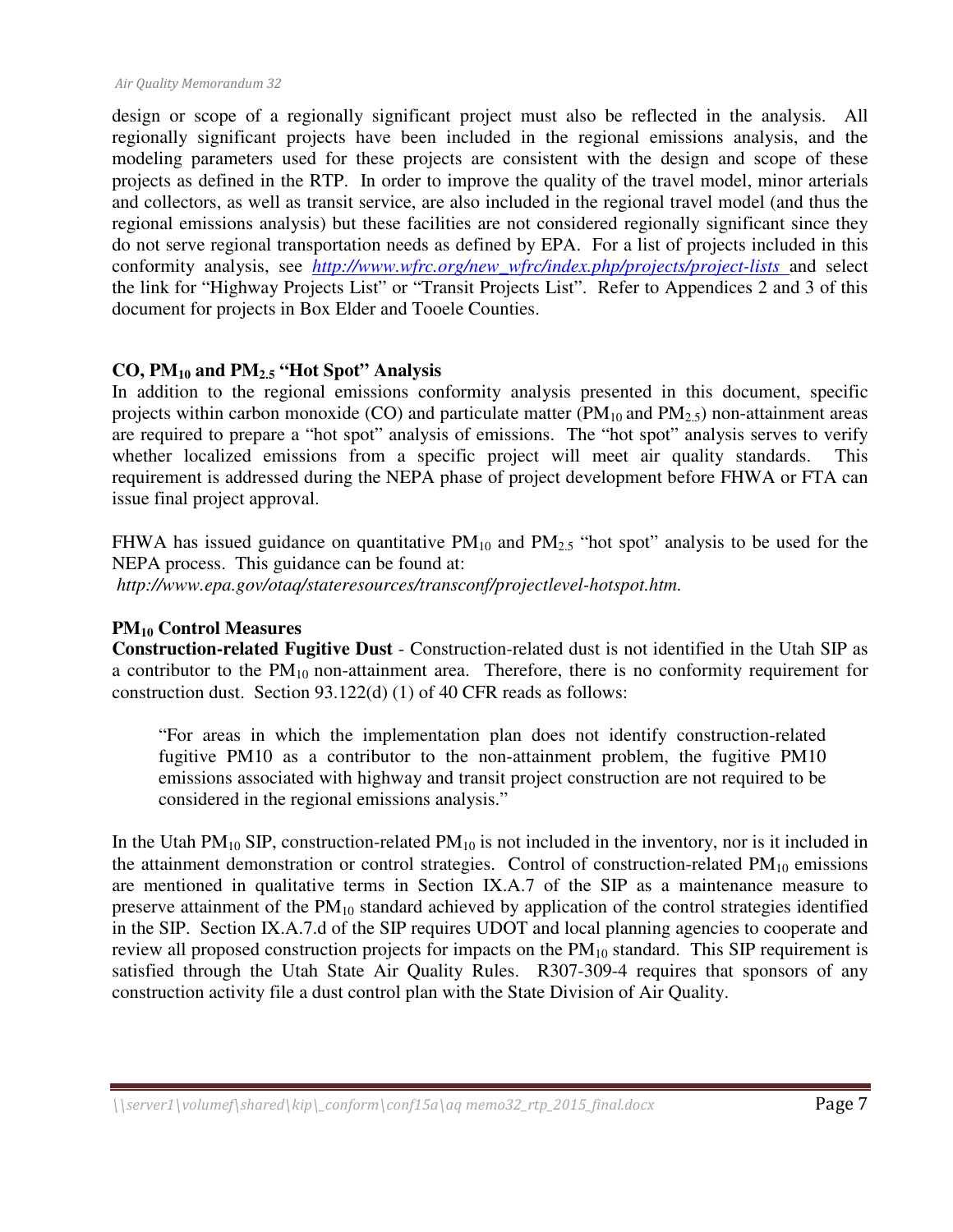#### **Other Conformity Requirements**

**Transit Fares -** Transit fares have increased periodically and will continue to increase in response to rising operating costs. The RTP assumes that transit fare box revenues will cover a constant percentage of all transit operating cost, so future fare increases are consistent with the Plan. With any price increase some market reaction is expected. While there have been some short term fluctuations in transit patronage in response to fare increases, the implementation of light rail service and other transit improvements has retained and increased transit patronage consistent with the levels anticipated by the RTP.

Plans to expand light rail service, to increase and enhance bus service, and to extend commuter rail operations are moving forward. These transit projects are envisioned in the Plan and the steps necessary to implement these projects are moving forward including various voter approved sales tax increases for transit funding.

## **B. Transportation Modeling**

Improvement to the WFRC travel demand model practice and procedure is an ongoing process. This conformity analysis is based on the latest version (8.0) of the travel demand model. Version 8.0 of the travel demand model updates the former 2007 base year with socio-economic data and transportation networks for the new 2011 base year. The new model also incorporates the results of the 2012 Household Travel Survey conducted by WFRC. Version 8.0 of the model adds more traffic analysis zones, and the transit mode choice portion of the model has been enhanced. Details of Version 8.0 of the travel model are documented in a report titled "WFRC/MAG Version 8.0 Travel Demand Model Documentation" which is available upon request.

#### **Planning Process**

Federal funding for transportation improvements in urban areas requires that these improvements be developed through a comprehensive, coordinated, and continuous planning process involving all affected local governments and transportation planning agencies. The planning process is certified annually by the Regional Council and reported to the Federal Highway Administration and Federal Transit Administration. Every four years FHWA and FTA conduct a comprehensive certification review. The certification review of August 2013 found that the WFRC planning process meets federal requirements. Recommendations were made to improve WFRC's planning process and these are being addressed.

The documentation of the planning process includes at a minimum, a twenty-year Regional Transportation Plan updated at least every four years; and a four-year Transportation Improvement Program (capital improvement program) updated and adopted at least every four years. The planning process includes the involvement of local elected officials, state agencies, and the general public.

 $\langle \text{Server1}\rangle$ volumef $\langle \text{shared}\rangle$ kip $\langle \text{conform}\rangle$ conf $15a\backslash aq$  memo32\_rtp\_2015\_final.docx  $Page$  8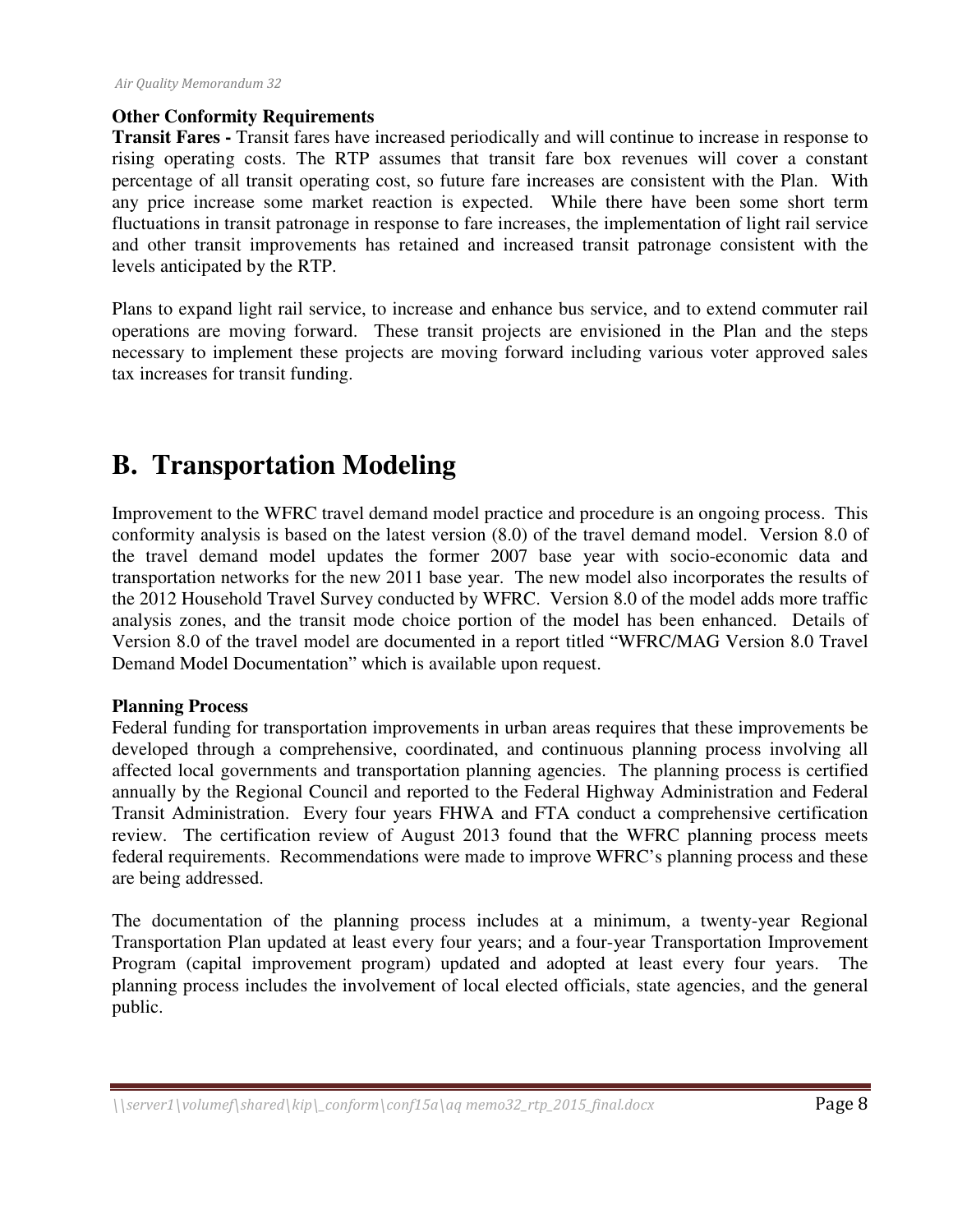#### **Travel Characteristics**

The WFRC travel model is used to estimate and forecast highway Vehicle Miles Traveled (VMT) and vehicle speeds for Weber, Davis, and Salt Lake Counties. A separate travel model is used to estimate VMT and speed in Tooele County. For VMT and speed estimates in Box Elder County, WFRC relied on forecasts provided by the Utah Department of Transportation. The WFRC travel demand model is based on the latest available planning assumptions and a computerized representation of the transportation network of highways and transit service. The base data for the travel demand model is reviewed regularly for accuracy and updates. The travel model files used for this conformity analysis are available upon request on compact disc.

Shown below in Table 2 is a summary of weekday VMT for the cities and counties in designated non-attainment areas. Totals for VMT are given for various air quality analysis years from 2015 to 2040. Note that the VMT values for Box Elder, and Tooele Counties are not for the entire county but only that portion of the county designated as non-attainment for a criteria pollutant.

| (Average Winter Weekday, Corrected to HPMS Data) |                              |            |            |            |  |  |
|--------------------------------------------------|------------------------------|------------|------------|------------|--|--|
|                                                  | 2015<br>2034<br>2024<br>2040 |            |            |            |  |  |
| <b>Salt Lake City</b>                            | 6,583,384                    | 7,378,300  | 8,291,619  | 8,792,043  |  |  |
| <b>Ogden City</b>                                | 1,465,638                    | 1,636,334  | 1,916,452  | 2,067,968  |  |  |
| <b>Salt Lake County</b>                          | 28,495,411                   | 33,975,712 | 39,079,454 | 42,347,044 |  |  |
| <b>Davis County</b>                              | 7,565,570                    | 8,766,100  | 9,846,906  | 10,524,425 |  |  |
| Weber County*                                    | 4,985,904                    | 5,970,759  | 7,021,606  | 7,639,812  |  |  |
| <b>Box Elder County*</b>                         | 2,370,372                    | 2,846,983  | 3,378,619  | 3,738,885  |  |  |
| Tooele County*                                   | 2,107,733                    | 2,621,722  | 3,379,647  | 4,158,310  |  |  |

| <b>Table 2</b>                                                                          |
|-----------------------------------------------------------------------------------------|
| <b>Vehicle Miles Traveled</b>                                                           |
| $(\Lambda_{\text{V} \text{array}} \text{Winter-Waakdav} \text{Corrected to HDMS Data})$ |

*\*non-attainment portion of the county* 

#### **Peak and Off-Peak Trip Distribution**

The modeled VMT and the modeled vehicle speed depend on the number of vehicle trips assigned for each time period (AM, midday, PM, and evening) defined in the travel demand model. The percentage of trips by purpose varies for each time period. The percentages in Table 3 and Table 4 below are based on data from the 2012 Household Travel Survey.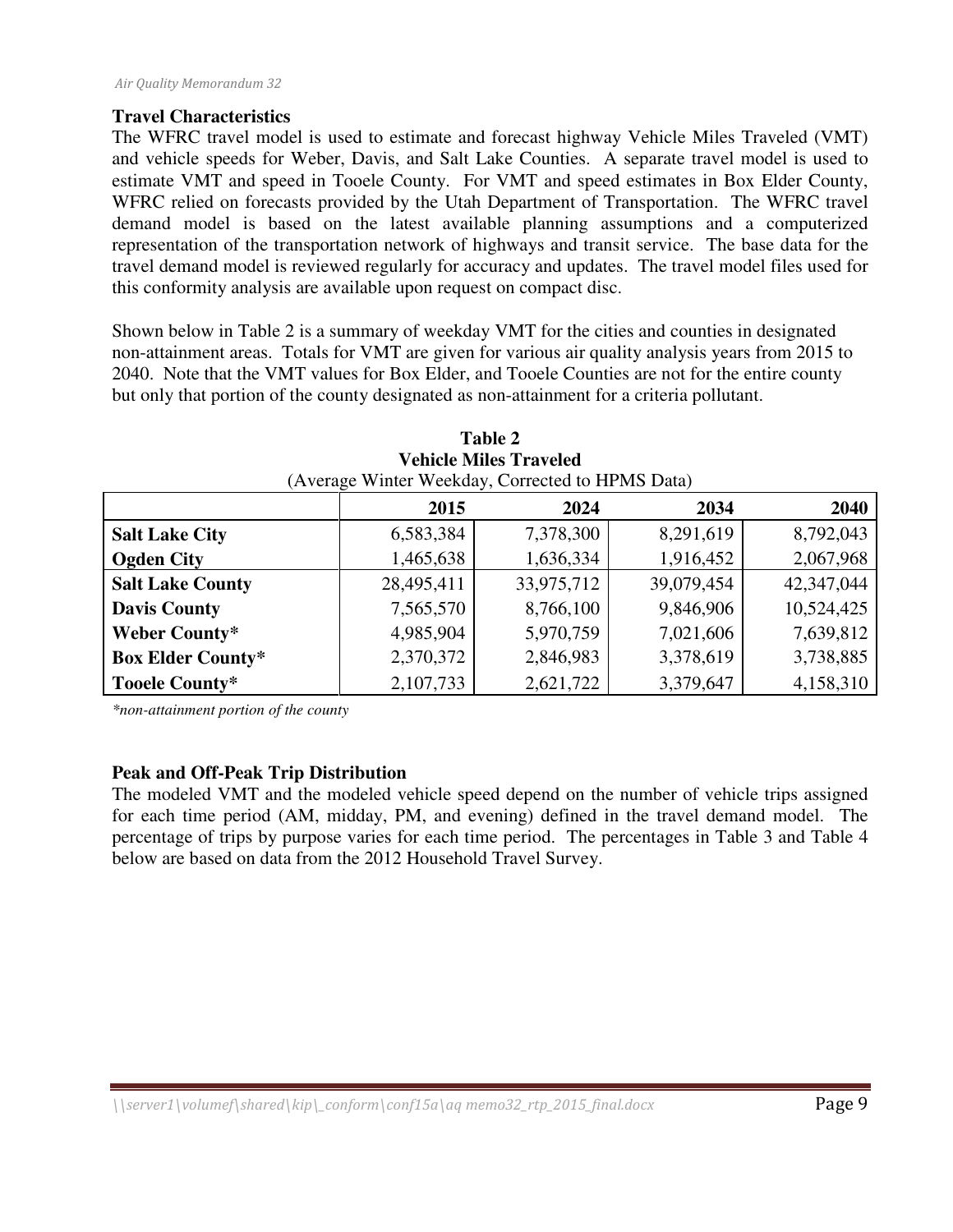| Table 3                                |        |                |           |         |                    |  |  |
|----------------------------------------|--------|----------------|-----------|---------|--------------------|--|--|
| <b>Percent of Trips by Time of Day</b> |        |                |           |         |                    |  |  |
| <b>Trip Purpose</b>                    | AM     | <b>Mid Day</b> | <b>PM</b> | Evening | <b>Grand Total</b> |  |  |
| Home Based - Other                     | $11\%$ | 27%            | 24%       | 37%     | 100%               |  |  |
| Home Based - Personal Business         | $9\%$  | 50%            | 25%       | $16\%$  | 100%               |  |  |
| Home Based - School                    | $40\%$ | 29%            | 26%       | $5\%$   | 100%               |  |  |
| Home Based - Shopping                  | $2\%$  | 43%            | 26%       | 29%     | 100%               |  |  |
| Home Based - Work                      | $35\%$ | 18%            | 28%       | 19%     | 100%               |  |  |
| Non-home Based - Non-work              | $6\%$  | $46\%$         | 25%       | 23%     | 100%               |  |  |
| Non-home Based - Work                  | 13%    | 49%            | 29%       | $9\%$   | 100%               |  |  |
| <b>Grand Total</b>                     | $15\%$ | $34\%$         | 26%       | $25\%$  | $100\%$            |  |  |

| <b>Table 4</b>                                                                            |       |       |        |        |        |  |  |
|-------------------------------------------------------------------------------------------|-------|-------|--------|--------|--------|--|--|
| <b>Percent of Trips by Purpose</b>                                                        |       |       |        |        |        |  |  |
| <b>PM</b><br><b>Mid Day</b><br><b>Grand Total</b><br><b>Trip Purpose</b><br>AM<br>Evening |       |       |        |        |        |  |  |
| Home Based - Other                                                                        | 25%   | 26%   | 31%    | 50%    | 33%    |  |  |
| Home Based - Personal Business                                                            | $3\%$ | $8\%$ | $5\%$  | $4\%$  | $5\%$  |  |  |
| Home Based - School                                                                       | 19%   | $6\%$ | 7%     | $1\%$  | $7\%$  |  |  |
| Home Based - Shopping                                                                     | $1\%$ | 13%   | $10\%$ | $12\%$ | $10\%$ |  |  |
| Home Based - Work                                                                         | 37%   | $8\%$ | 17%    | $12\%$ | $16\%$ |  |  |
| Non-home Based - Non-work                                                                 | $7\%$ | 25%   | 18%    | 18%    | 19%    |  |  |
| Non-home Based - Work                                                                     | $8\%$ | 13%   | $11\%$ | $3\%$  | $9\%$  |  |  |
| $100\%$<br>$100\%$<br>$100\%$<br>$100\%$<br>$100\%$<br><b>Grand Total</b>                 |       |       |        |        |        |  |  |

#### **Comparison of Modeled Speeds with Observed Data**

WFRC continues to adjust modeled speeds to improve consistency with samples of observed speeds. Observed speed data were collected in 2013 through a FHWA program known as "Here Data" that uses cell phone signals to track vehicle movements. The observed speeds for freeways and arterials during AM and PM periods of congestion were compared to speeds estimated using the WFRC travel demand model for the 2011 base year. A review of median speeds for the three-county WFRC planning area is shown in Table 5. WFRC area modeled speeds are within -3.2% to 3.1% of observed Here Data speeds.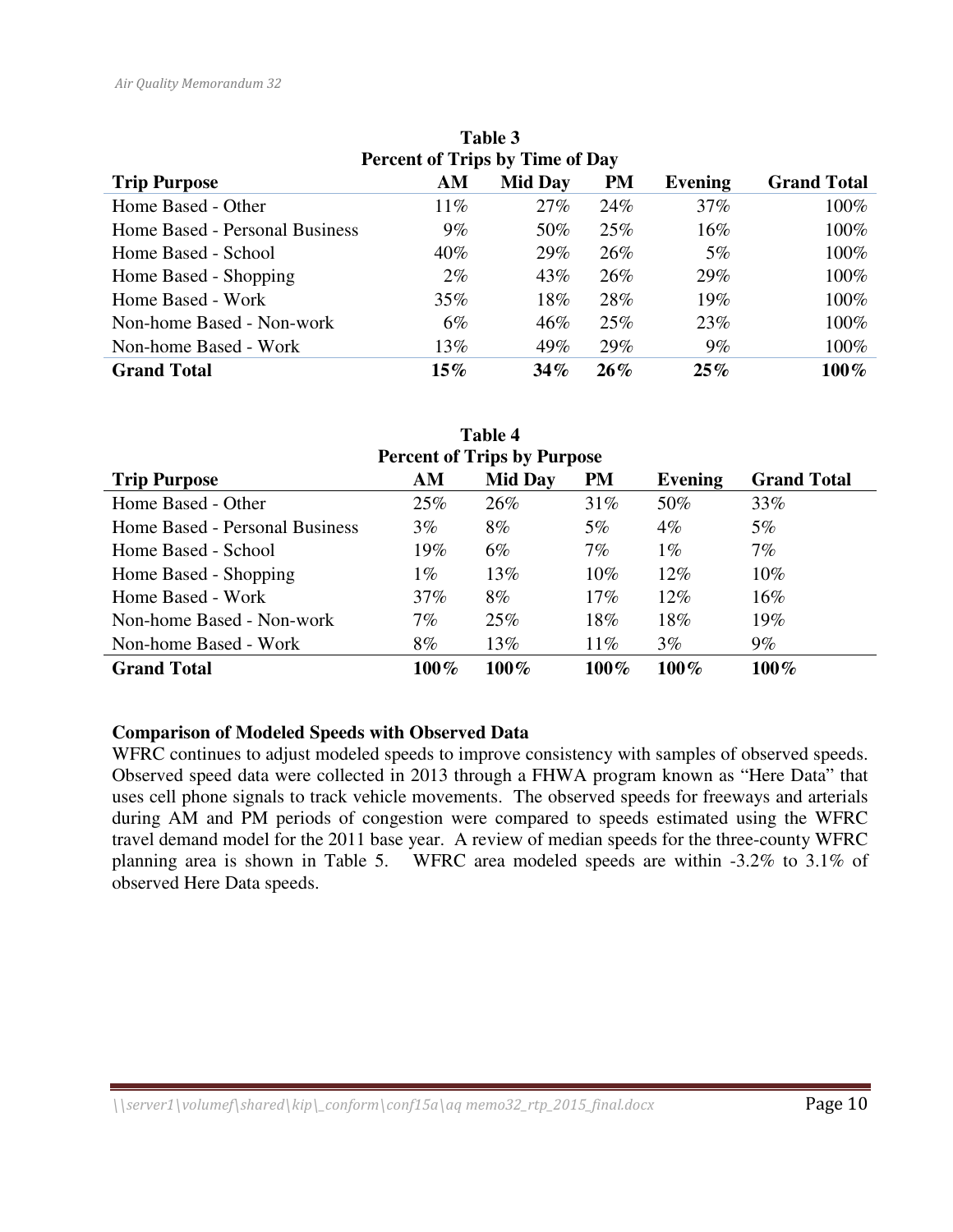|                            | <b>Arterial</b> |           | <b>Freeway</b> |          |  |
|----------------------------|-----------------|-----------|----------------|----------|--|
|                            | AM              | <b>PM</b> | AM             | PM       |  |
|                            | Peak            | Peak      | Peak           | Peak     |  |
| 2011 Modeled Speeds (mph)  | 33              | 30        | 66             | 63       |  |
| 2013 Observed Speeds (mph) | 32              | 31        | 64             | 64       |  |
| <b>Percent Difference</b>  | $3.1\%$         | $-3.2\%$  | $3.1\%$        | $-1.6\%$ |  |

**Table 5 WFRC Planning Area Modeled Speeds Compared to Observed Speeds** 

## **C. Emission Modeling**

#### **I/M Programs**

Assumptions for the input files for EPA's MOVES vehicle emissions model include I/M programs in Salt Lake, Davis, and Weber Counties. Box Elder and Tooele Counties do not presently have I/M programs.

#### **VMT Mix**

The VMT mix describes how much a particular vehicle type is used in the transportation network. While no longer a required input for the MOVES model as it was for MOBILE6.2, VMT mix is used in several instances to generate the input files required to run the MOVES model. The national default VMT mix found in the MOVES database was used to disaggregate local vehicle type data collected in 2008. The local vehicle type data is collected by UDOT as part of the federal HPMS data collection system and is based on automated counters which classify vehicles based on axle spacing. The UDOT classification is used to calculate control percentages for light duty (LD) vehicles and heavy duty (HD) vehicles for each facility type. The EPA default VMT mix is then applied to disaggregate the two UDOT control percentages into detailed percentages for the thirteen vehicle classes used in MOVES.

#### **Vehicle Weights**

Facility specific VMT mix data described above was also used to estimate the average vehicle weight on each facility type. Since vehicle weight affects the rate of re-entrained road dust emissions estimated using the AP-42 method, vehicle weight variations on different facilities will affect the amount of fugitive dust created. The VMT mix for each facility type was used to estimate an average vehicle weight for each facility type with the following results:

| <b>Facility</b>  | <b>Average Vehicle Weight</b> |
|------------------|-------------------------------|
| Urban - Freeway  | 6,500 lbs, or $3.25$ tons     |
| Urban - Arterial | 6,100 lbs, or $3.05$ tons     |
| Urban - Local    | 3,900 lbs, or 1.95 tons       |

**Post Model Adjustments**

 $\langle \text{Server1}\rangle$ volumef $\langle \text{shared}\rangle$ kip $\langle \text{conform}\rangle$ conf $15a\backslash aq$  memo32\_rtp\_2015\_final.docx **Page 11**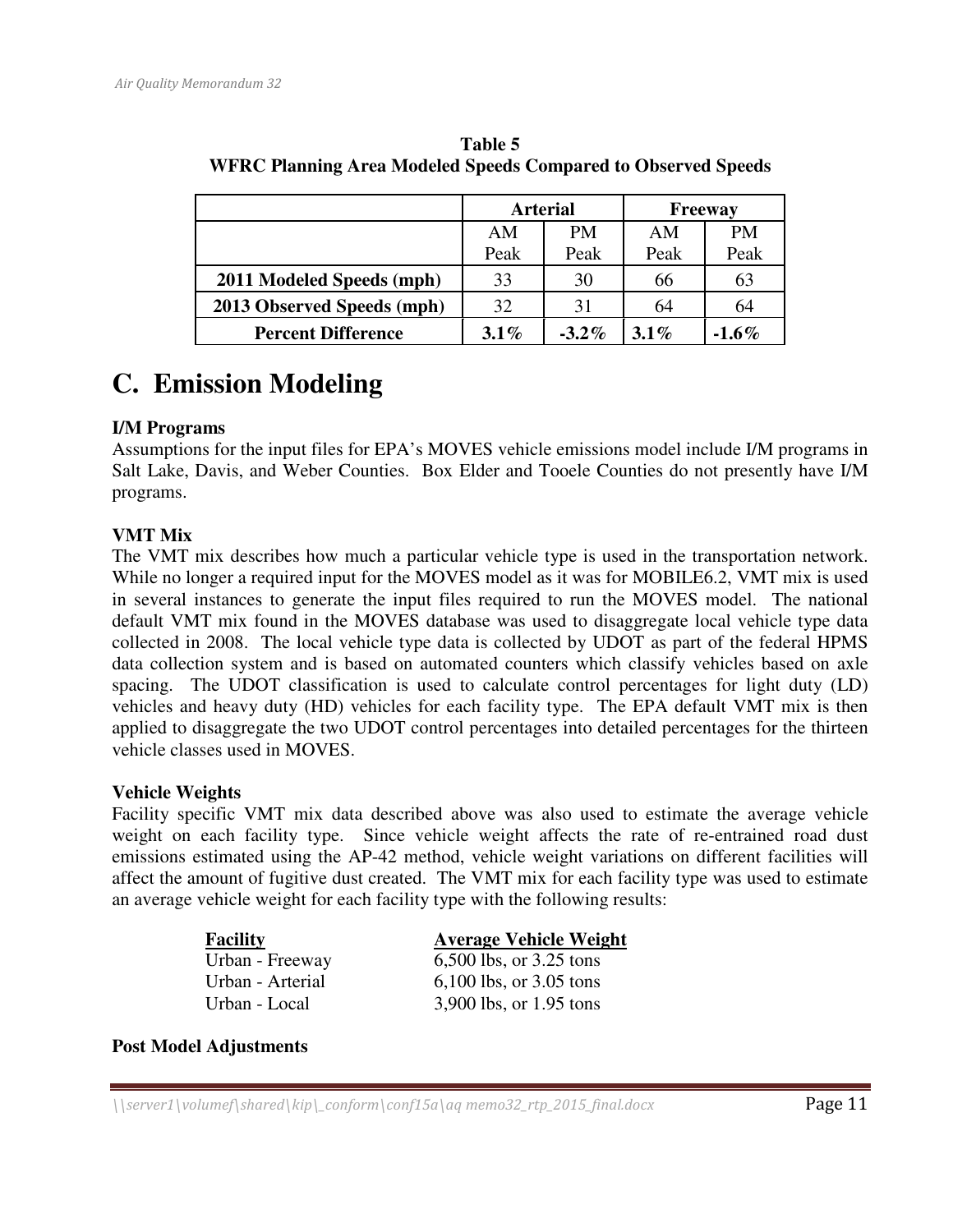For conformity analyses prior to 2000, the WFRC applied post model adjustments to vehicle emission estimates. Emission credits for work trips were modeled for reductions in single occupant vehicle rates based primarily on increased investments in transit service and rideshare programs, and the projected increase in telecommuting. Other less significant post model adjustments were also estimated for incident management, pavement re-striping, and signal coordination. Additional emission reducing programs and projects supported by CMAQ funds such as park and ride lots, bicycle facilities, transit vehicles, intelligent transportation systems (ITS), and intersection improvements have also been implemented.

WFRC believes that these programs have a positive effect in reducing vehicle emissions. In practice, however, WFRC has found that documenting the air quality benefits of these programs can be challenging. WFRC will continue to support these emission reduction programs, but credits from these programs have not been included in this conformity analysis.

#### **MOVES Inputs**

The MOVES model is a very data intensive computer program based on the MySQL database software. Through the interagency consultation process the required MOVES inputs reflecting local conditions have been established.

Data files defining local conditions by county and year are required inputs to the MOVES model including vehicle population, emission testing programs, fuel supply, fuel formulation, meteorological conditions, and vehicle age.

Vehicle activity input files for the MOVES model are generated by the WFRC travel demand model using a customized in-house program for this purpose. The MOVES input files required include data for ramp fractions, road distribution, speed distribution, and VMT by vehicle type for each county (Box Elder, Davis, Salt Lake, Tooele, and Weber) and analysis year (base year 2011, 2019, 2024, 2034, and 2040) as required for operating the MOVES model.

The input files listed above are read into the MOVES program as database files. The input database folders in Table 6 below contain the database files used for each county and year modeled using MOVES2014 for this conformity analysis. The results of the MOVES model are stored in the output database "Conf15\_out".

| <b>Box Elder</b>           | Weber                      | <b>Davis</b>               | <b>Salt Lake</b>     | <b>Tooele</b>      |
|----------------------------|----------------------------|----------------------------|----------------------|--------------------|
| conf15 beW2011 in          | $\text{conf15}$ weW2011 in | conf15 $d$ aW2011 in       | conf15 $s$ IW2011 in | conf15 to W2011 in |
| conf15 beW2019 in          | conf15 weW2019 in          | conf15 $d$ aW2019 in       | conf15 $s$ IW2019 in | conf15 toW2019 in  |
| conf15 beW2024 in          | conf15 weW2024 in          | $\text{conf15}$ daW2024 in | conf15 $s$ IW2024 in | conf15 to W2024 in |
| $\text{conf15}$ beW2034 in | $\text{conf15}$ weW2034 in | $\text{conf15}$ daW2034 in | conf15 $s$ IW2034 in | conf15 toW2034 in  |
| $\text{conf15}$ beW2040 in | conf15 weW2040 in          | conf15 daW2040 in          | conf15 $s$ IW2040 in | conf15 toW2040 in  |

**Table 6 MOVES Data – Input Database Folders** 

 $\langle \text{Server1}\rangle$ volumef $\langle \text{shared}\rangle$ kip $\langle \text{conform}\rangle$ conf $15a\backslash aq$  memo32\_rtp\_2015\_final.docx **Page 12**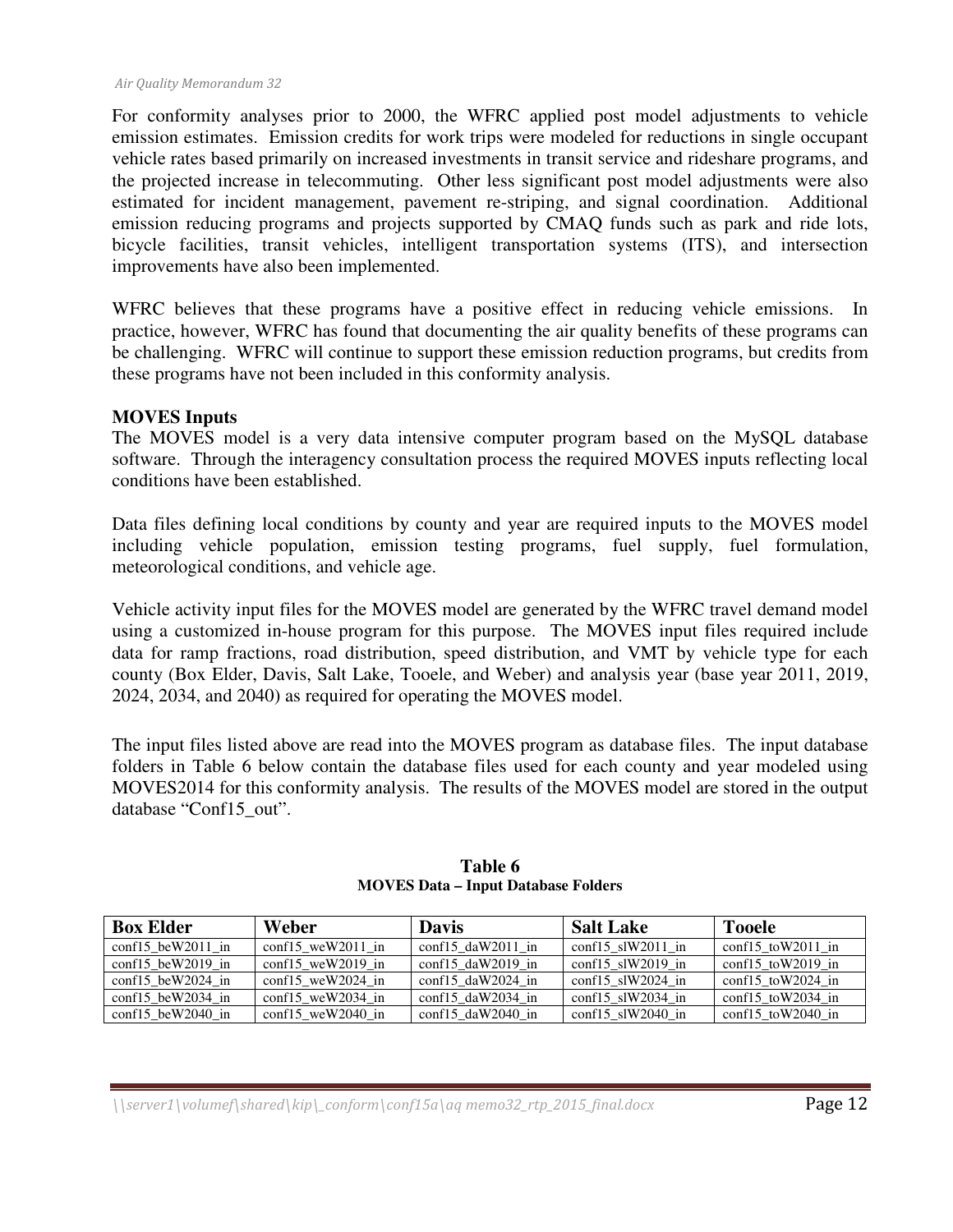#### **Road Dust Estimates**

In January 2011, the EPA released new guidance for estimating dust emissions from paved roads. These guidelines are published in Chapter 13.2.1 of the AP-42 document. The new formula is

$$
E = k (sL)^{0.91} \times (W)^{1.02}
$$

where:  $E =$  particulate emission factor (grams/mile),

 $k =$  particle size multiplier for particle size range and units of interest (for  $PM_{10}$ ,  $k=1.0$  and for  $PM_{2.5}$  k=0.25),

 $sL$  = road surface silt loading (grams per square meter -  $g/m<sup>2</sup>$ ), and

 $W =$  average weight (tons) of the vehicles traveling the road.

Based on vehicle type counts on roads in the WFRC region, average vehicle weights for local roads, arterials, and freeways are 1.95, 3.05, and 3.25 tons respectively. The silt load (sL) factor varies by highway functional class and by traffic volume. The default silt load factors found in Table 13.2.1-2 of the AP-42 document are summarized below.

|                | <b>Traffic Volume Functional Class</b> | Silt Load (grams/meter <sup>2</sup> ) |
|----------------|----------------------------------------|---------------------------------------|
| 500-5,000      | local roads                            | 0.200                                 |
| 5,000-10,000   | arterial roads                         | 0.060                                 |
| limited access | freeways                               | 0.015                                 |

A precipitation reduction factor is also applied to the above equation using the following expression:

$$
(1 - P/4N)
$$

Where:  $P =$  number of "wet" days with at least 0.254 mm (0.01 in) of precipitation during the averaging period, and

> $N$  = number of days in the averaging period (e.g., 365 for annual, 91 for seasonal, 30 for monthly).

The AP-42 guidance recommends a value of 90 precipitation days per year for the Wasatch Front region. Using these values, the precipitation reduction factor yields a value of 0.9384. Combined with the basic road dust emission rate, the net  $PM_{2.5}$  and  $PM_{10}$  road dust factors by highway functional class are as follows:

|                         | $PM_{10}$ Road   | PM <sub>2.5</sub> Road |
|-------------------------|------------------|------------------------|
|                         | <b>Dust Rate</b> | <b>Dust Rate</b>       |
| <b>Functional Class</b> | (grams/mile)     | (grams/mile)           |
| local roads             | 0.429            | 0.107                  |
| arterials               | 0.226            | 0.057                  |
| freeways                | 0.068            | 0.017                  |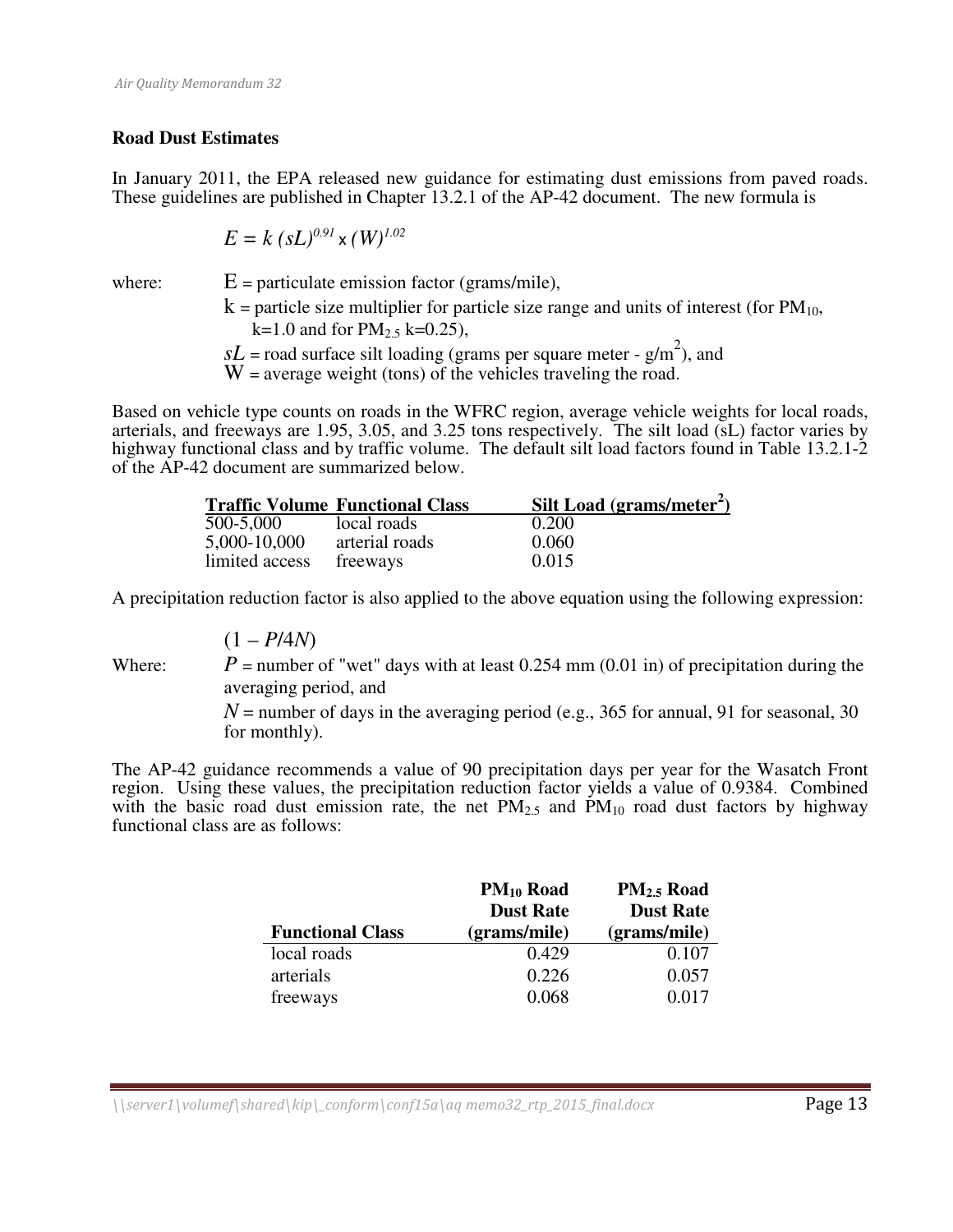## **D. Conformity Determination**

The following conformity findings for the 2015-2040 Regional Transportation Plan for the Wasatch Front are based on the transportation systems and planning assumptions described in this report and the EPA approved vehicle emissions model (MOVES2014).

#### **Salt Lake City CO Conformity**

The carbon monoxide maintenance plan for Salt Lake City was approved by EPA effective September 30, 2005 as recorded in the Federal Register (Vol. 70, No. 146, August 1, 2005). The maintenance plan defines a motor vehicle emission budget for the years 2005 and 2019 of 278.62 tons/day. Table 7 below demonstrates that projected mobile source emissions are within the emission budget defined in the maintenance plan for the 2019 budget year. The other years listed in Table 7 are in accordance with requirements of the Conformity Rule (40 CFR Part 93) as noted in the table.

From this demonstration it is concluded that the Amended RTP conforms to the applicable controls and goals of the State Implementation Plan (Maintenance Plan) for Carbon Monoxide in Salt Lake City.

#### **Table 7**

|                                             | h           | h         |           |           |
|---------------------------------------------|-------------|-----------|-----------|-----------|
| Year                                        | 2019        | 2024      | 2034      | 2040      |
| Budget <sup>#</sup> (tons/day)              | 278.62      | 278.62    | 278.62    | 278.62    |
| emission rate (grams/mile)                  | 5.29        | 4.08      | 2.35      | 1.90      |
| seasonal VMT                                | 6,958,685   | 7,378,300 | 8,291,619 | 8,792,043 |
| Projection* (tons/day)                      | 40.59       | 33.17     | 21.50     | 18.38     |
| <b>Conformity</b><br>(Projection < Budget?) | <b>Pass</b> | Pass      | Pass      | Pass      |

### **Salt Lake City - CO Conformity Determination**

*a - attainment year, b - budget year, c - 10-year rule, d - no budget 5-year rule, e - last year of Plan,* 

*# Federal Register Vol. 70 No. 146, August 1, 2005, Table V-2.* 

*\* Projection = Emission Rate x seasonal VMT / 453.6 grams per pound / 2,000 pounds per ton.* 

#### **Ogden CO Conformity**

The carbon monoxide maintenance plan for Ogden City was approved by EPA effective November 14, 2005 as recorded in the Federal Register (Vol. 70, No. 177, September 14, 2005). The maintenance plan defines a motor vehicle emission budget for the years 2005 and 2021 of 75.36 and 73.02 tons/day respectively. Table 8 below demonstrates that projected mobile source emissions are within the emission budget defined in the maintenance plan for the 2021 budget year. The other years listed in Table 8 are in accordance with requirements of the Conformity Rule (40 CFR Part 93) as noted in the table.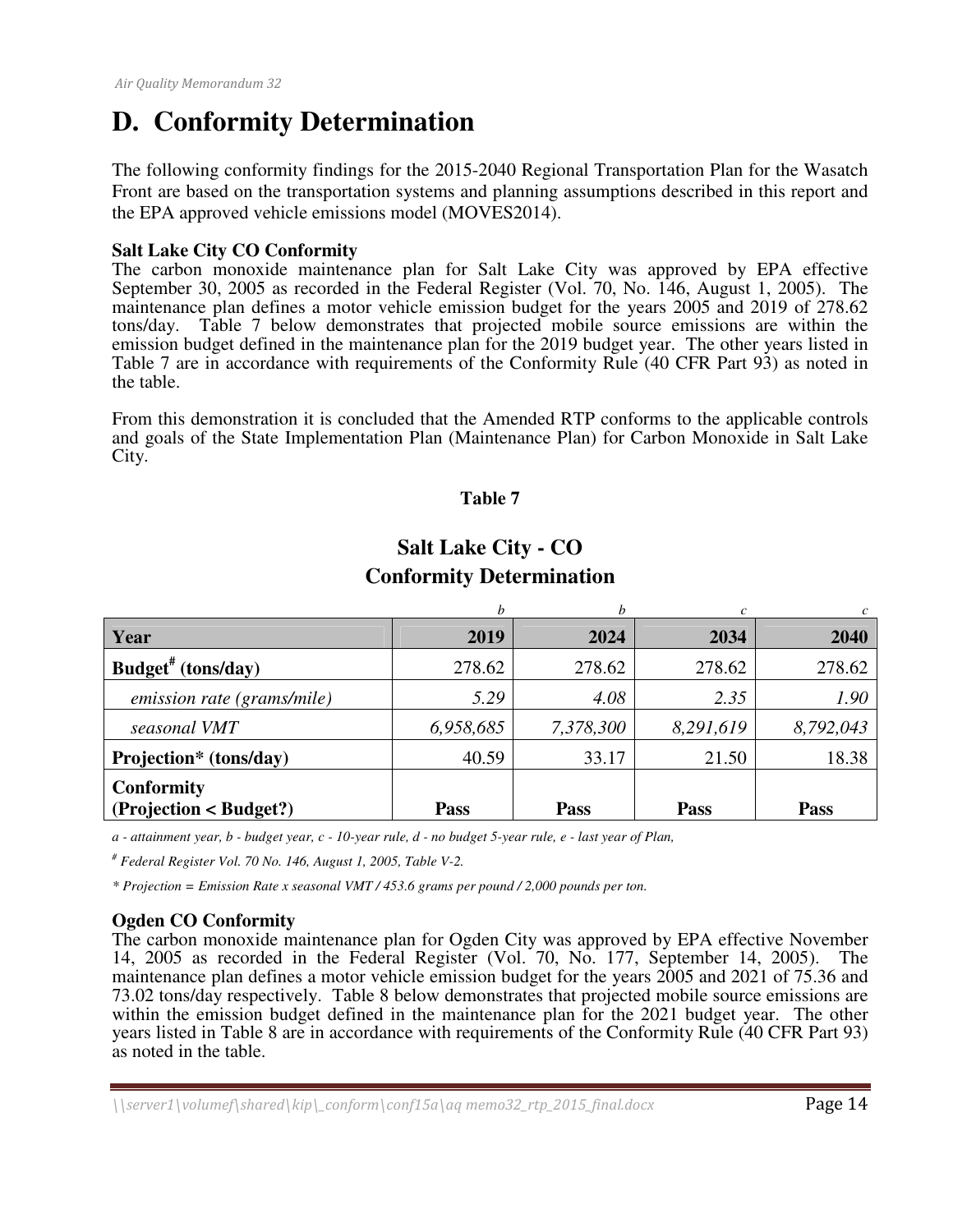From this demonstration it is concluded that the 2015-2040 RTP conforms to the applicable controls and goals of the State Implementation Plan (Maintenance Plan) for Carbon Monoxide in Ogden City.

#### **Table 8**

## **Ogden City - CO Conformity Determination**

|                                             | c         | h           |             | c           | $\epsilon$ |
|---------------------------------------------|-----------|-------------|-------------|-------------|------------|
| Year                                        | 2019      | 2021        | 2024        | 2034        | 2040       |
| <b>Budget</b> (tons/day)                    | 75.36     | 73.02       | 73.02       | 73.02       | 73.02      |
| emission rate (grams/mile)                  | 6.58      | 5.94        | 5.06        | 2.73        | 2.14       |
| seasonal VMT                                | 1,524,886 | 1,569,465   | 1,636,334   | 1,916,452   | 2,067,968  |
| Projection* (tons/day)                      | 11.06     | 10.28       | 9.12        | 5.77        | 4.88       |
| <b>Conformity</b><br>(Projection < Budget?) | Pass      | <b>Pass</b> | <b>Pass</b> | <b>Pass</b> | Pass       |

*a - attainment year, b - budget year, c - 10-year rule, d - no budget 5-year rule, e - last year of Plan,* 

*# Federal Register Vol. 70 No. 177, September 14, 2005, Table V-2.* 

*\* Projection = Emission Rate x seasonal VMT / 453.6 grams per pound / 2,000 pounds per ton.* 

#### **Ogden PM10 Conformity**

Ogden City was designated as a  $PM_{10}$  non-attainment area in August of 1995 based on  $PM_{10}$ violations in 1993 or earlier. Since a  $PM_{10}$  SIP for Ogden has not yet been approved by EPA, it must be demonstrated that Ogden  $PM_{10}$  emissions are either less than 1990 emissions or less than "nobuild" emissions. The analysis years 2019, 2024, 2034, and 2040 were selected in accordance with the requirements of 40 CFR Section 93.119(e).

 $PM_{10}$  emissions are present in two varieties referred to as primary and secondary  $PM_{10}$ . Primary PM<sub>10</sub> consists mostly of fugitive road dust but also includes particles from brake wear and tire wear and some "soot" particles emitted directly from the vehicle tailpipe. The methods defined in the January 2011 version of the EPA publication known as "AP-42" were used to estimate dust from paved roads. Secondary PM<sub>10</sub> consists of gaseous tailpipe emissions that take on a particulate form through subsequent chemical reactions in the atmosphere. Nitrogen oxides are the main component of secondary  $PM_{10}$  emissions with sulfur oxides a distant second.

As summarized in Tables 9a and 9b, emission estimates for the 2015-2040 RTP satisfy the "Build < 1990" test for secondary  $PM_{10}$  (NOx precursors) and primary  $PM_{10}$  (direct tailpipe particulates, brake wear, tire wear, and road dust) in Ogden City. The 1990 emission estimates based on the Mobile6.2 vehicle emissions model for the 2003 conformity analysis have been updated for this conformity analysis using the MOVES model and the January 2011 AP-42 road dust methodology for consistency with current emission modeling requirements. Specifically, the NOx precursor budget (1990 emission estimate) changes from 4.57 tons/day to 6.92 tons/day, and the direct PM10

 $\langle \text{S}}(s) \rangle$  \\server1\volumef\shared\kip\\_conform\conf15a\aq memo32\_rtp\_2015\_final.docx Page 15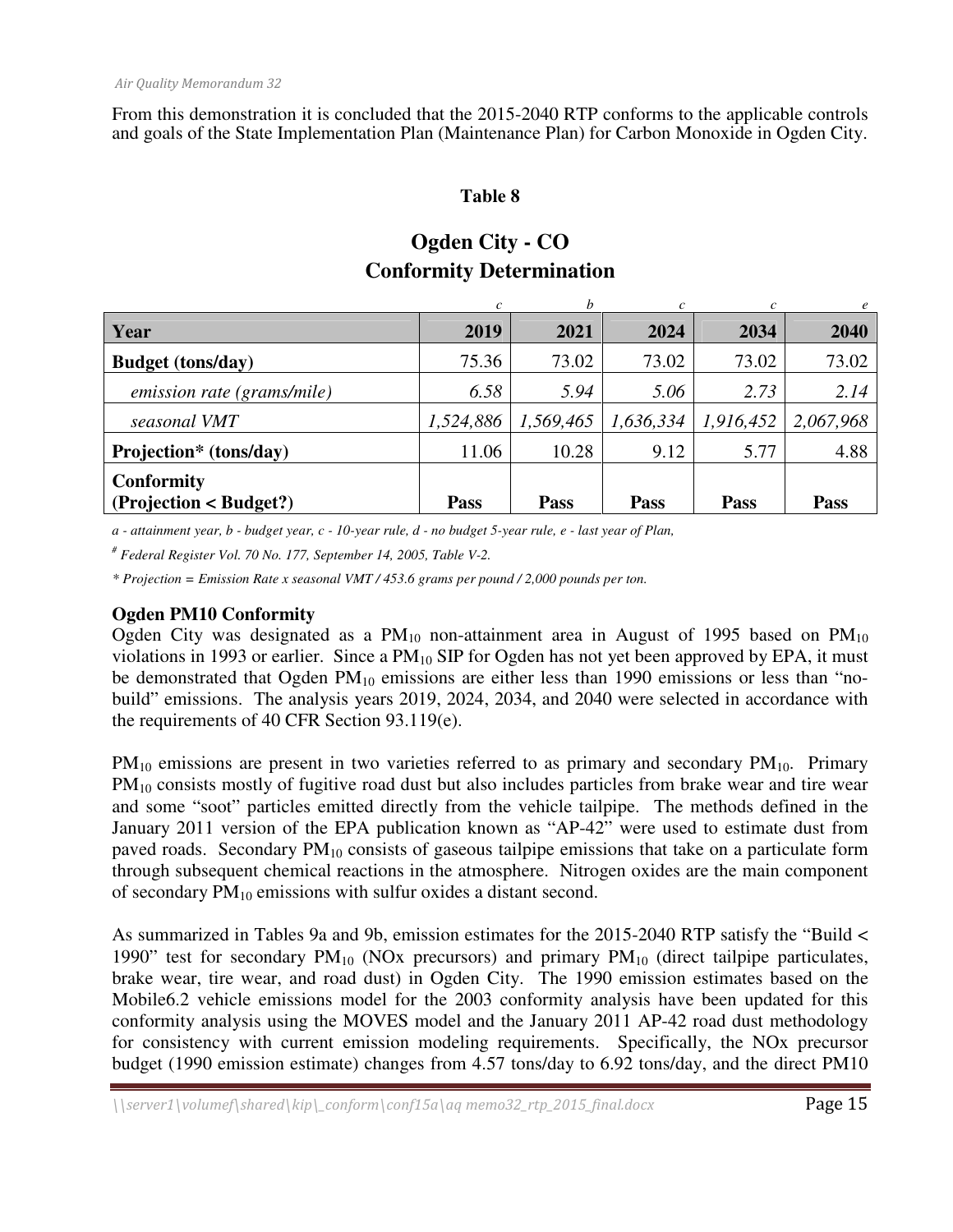budget (1990 estimate) changes from 2.28 tons/day to 1.28 tons/day. The 1990 primary  $PM_{10}$ estimate for Ogden City includes emissions from the unpaved access road to the Ogden landfill which was closed in 1998.

For projections of primary  $PM_{10}$  emissions, no credit was taken for a number of programs adopted since Ogden City last violated the  $PM_{10}$  standard. These particulate reducing programs include covered load ordinances, increased frequency of street sweeping, and reduced application of deicing and skid resistant materials (salt and sand). Documentation of these programs has been provided by Ogden City but the actual benefits of these programs are not included in the emission projections below. Other areas that have estimated the benefit of these programs have found a silt load reduction of over 30% for effective street sweeping programs and a 5% silt load reduction when limiting the amount of sand and salt applied to the roads. Ogden City has also implemented a number of specific projects that have a positive effect in reducing particulate emissions including park and ride lots, storm water improvements, shoulder widening and edge striping, and addition of curb and gutter on several projects.

From this demonstration it is concluded that the 2015-2040 RTP conforms under the Emission Reductions Criteria for areas without motor vehicle emissions budgets for  $PM_{10}$  in Ogden City.

#### **Table 9a**

## **Ogden City - PM10 (NOx Precursor) Conformity Determination**

|                                |           |             |             | $\boldsymbol{e}$ |
|--------------------------------|-----------|-------------|-------------|------------------|
| Year                           | 2019      | 2024        | 2034        | 2040             |
| 1990 Emissions (tons/day)      | 6.92      | 6.92        | 6.92        | 6.92             |
| emission rate (grams/mile)     | 0.81      | 0.51        | 0.26        | 0.23             |
| seasonal VMT                   | 1,524,886 | 1,636,334   | 1,916,452   | 2,067,968        |
| Projection* (tons/day)         | 1.36      | 0.92        | 0.56        | 0.53             |
| <b>Conformity</b>              |           |             |             |                  |
| (Projection < 1990 Emissions?) | Pass      | <b>Pass</b> | <b>Pass</b> | <b>Pass</b>      |

*a - attainment year, b - budget year, c - 10-year rule, d - no budget 5-year rule, e - last year of Plan,* 

*\* Projection = Emission Rate x seasonal VMT / 453.6 grams per pound / 2,000 pounds per ton.*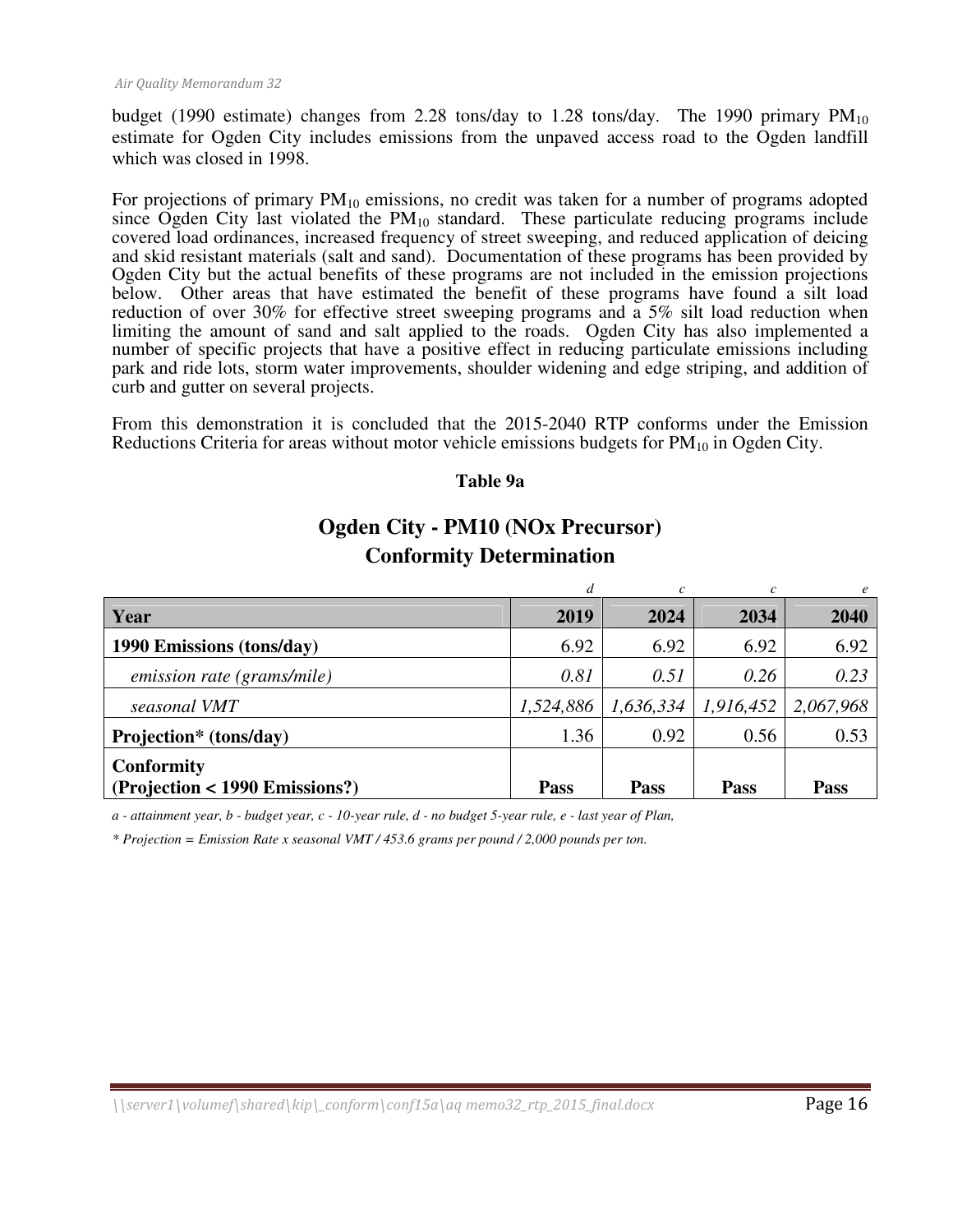#### **Table 9b**

## **Ogden City - PM10 (Primary Particulates\*\*) Conformity Determination**

|                                         |           | $\mathcal{C}$ |           | e         |
|-----------------------------------------|-----------|---------------|-----------|-----------|
| Year                                    | 2019      | 2024          | 2034      | 2040      |
| 1990 Emissions (tons/day)               | 1.28      | 1.28          | 1.28      | 1.28      |
| emission rates (grams/mile)             |           |               |           |           |
| exhaust particulates - (Ec, Oc, $SO4$ ) | 0.0332    | 0.0204        | 0.0101    | 0.0091    |
| brake particulates                      | 0.0665    | 0.0670        | 0.0704    | 0.0729    |
| tire particulates                       | 0.0129    | 0.0130        | 0.0133    | 0.0134    |
| road dust particulates                  | 0.2618    | 0.2599        | 0.2596    | 0.2587    |
| seasonal VMT                            | 1,524,886 | 1,636,334     | 1,916,452 | 2,067,968 |
| Projection* (tons/day)                  | 0.63      | 0.65          | 0.75      | 0.81      |
| <b>Conformity</b>                       |           |               |           |           |
| (Projection < 1990 Emissions?)          | Pass      | Pass          | Pass      | Pass      |

*\*\* Includes road dust, elemental carbon, organic carbon, gasoline exhaust particulates, tire wear, and brake wear.* 

*a - attainment year, b - budget year, c - 10-year rule, d - no budget 5-year rule, e - last year of Plan,* 

*\* Projection = Emission Rate x seasonal VMT / 453.6 grams per pound / 2,000 pounds per ton.*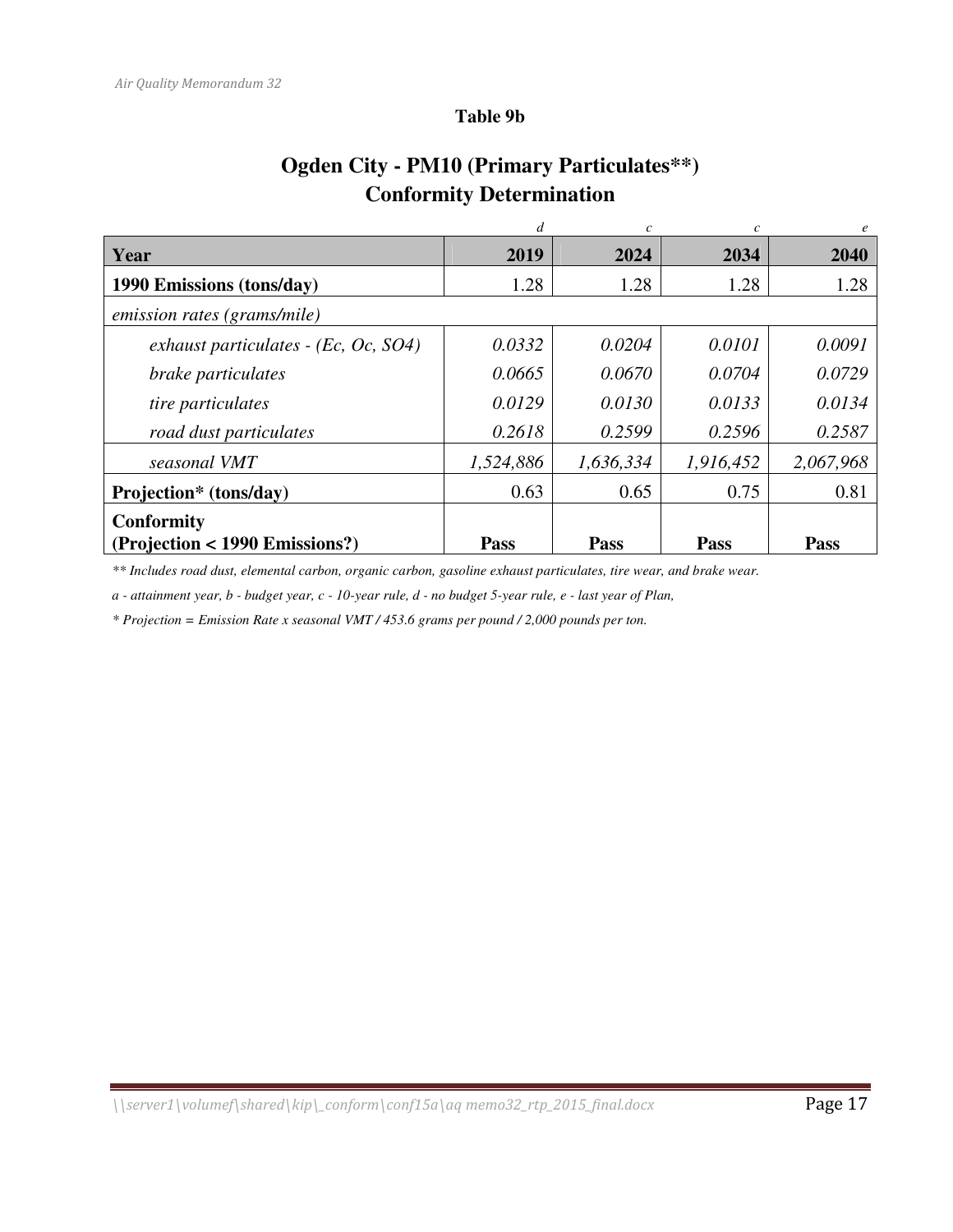#### **Salt Lake County PM10 Conformity**

The  $PM_{10}$  SIP for Salt Lake County does not define a budget beyond the year 2003. Therefore, conformity tests are required only for analysis years which are identified in accordance with 40 CFR 93.118. All analysis years after 2003 must meet the 2003 budgets for primary particulates and secondary particulates (see the discussion above under Ogden  $PM_{10}$  Conformity for an explanation of primary and secondary  $PM_{10}$  emissions). The State air quality rule R307-310 allows a portion of the surplus primary  $PM_{10}$  budget to be applied to the secondary  $PM_{10}$  budget for conformity purposes. For the analysis years 2019, 2024, 2034, and 2040, no budget adjustments were necessary.

#### **Table 10**

## **Salt Lake County - PM10 Budgets Direct (Dust) and Precursor (NOx) PM10 Emission Budgets**

(tons/day)

| Year                             | 2019              | 2024                  | 2034  | 2040  |
|----------------------------------|-------------------|-----------------------|-------|-------|
| Total PM10 Budget <sup>#</sup>   |                   | 72.60   72.60   72.60 |       | 72.60 |
| Direct PM10 Budget to be Traded  | 0.00 <sub>1</sub> | 0.00 <sub>1</sub>     | 0.00  | 0.00  |
| <b>Direct PM10 Budget</b>        | 40.30             | 40.30                 | 40.30 | 40.30 |
| <b>NOx Precursor PM10 Budget</b> | 32.30             | $-32.30$              | 32.30 | 32.30 |

Table 11a and Table 11b below demonstrate that projected mobile source emissions are within the emission budget defined in the SIP. The years listed in Table 10a and Table 10b are in accordance with requirements of the Conformity Rule (40 CFR Part 93) as noted in the tables.

From this demonstration it is concluded that the 2015-2040 RTP conforms to the applicable controls and goals of the State Implementation Plan for  $PM_{10}$  in Salt Lake County.

### **Table 11a Salt Lake County - PM10 (NOx Precursor) Conformity Determination**

| Year                           | 2019       | 2024       | 2034       | 2040        |
|--------------------------------|------------|------------|------------|-------------|
| Budget <sup>#</sup> (tons/day) | 32.30      | 32.30      | 32.30      | 32.30       |
| emission rate (grams/mile)     | 0.52       | 0.33       | 0.18       | 0.16        |
| seasonal VMT                   | 31,323,413 | 33,975,712 | 39,079,454 | 42,347,044  |
| Projection* (tons/day)         | 18.07      | 12.51      | 7.91       | 7.49        |
| <b>Conformity</b>              |            |            |            |             |
| (Projection < Budget?)         | Pass       | Pass       | Pass       | <b>Pass</b> |

*a - attainment year, b - budget year, c - 10-year rule, d - no budget 5-year rule, e - last year of Plan,* 

*# WFRC Memo to Jeff Houk of EPA, April 15, 1994.* 

*\* Projection = Emission Rate x seasonal VMT / 453.6 grams per pound / 2,000 pounds per ton.* 

 $\langle \text{S}}(s) \rangle$  \server1\volumef\shared\kip\\_conform\conf15a\aq memo32\_rtp\_2015\_final.docx Page 18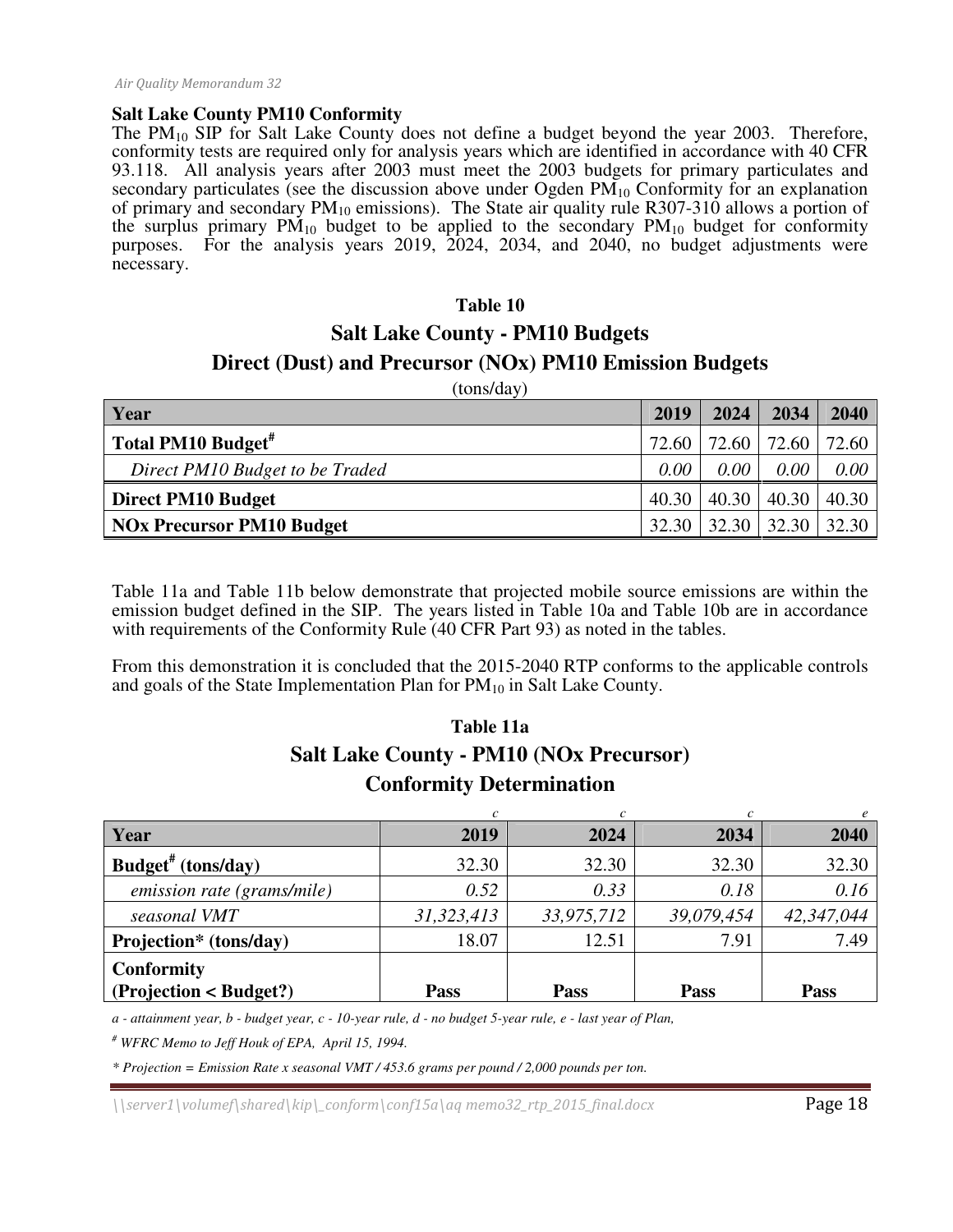|                                         | c          | $\mathcal{C}$ | c          |            |
|-----------------------------------------|------------|---------------|------------|------------|
| Year                                    | 2019       | 2024          | 2034       | 2040       |
| Budget <sup>#</sup> (tons/day)          | 40.30      | 40.30         | 40.30      | 40.30      |
| emission rates (grams/mile)             |            |               |            |            |
| exhaust particulates - (Ec, Oc, $SO4$ ) | 0.0300     | 0.0184        | 0.0093     | 0.0082     |
| brake particulates                      | 0.0485     | 0.0491        | 0.0508     | 0.0493     |
| tire particulates                       | 0.0111     | 0.0112        | 0.0113     | 0.0112     |
| road dust particulates                  | 0.2101     | 0.2101        | 0.2041     | 0.1972     |
| seasonal VMT                            | 31,323,413 | 33,975,712    | 39,079,454 | 42,347,044 |
| Projection* (tons/day)                  | 10.35      | 10.81         | 11.86      | 12.41      |
| <b>Conformity</b>                       |            |               |            |            |
| (Projection < Budget?)                  | Pass       | Pass          | Pass       | Pass       |

## **Table 11b Salt Lake County - PM10 (Primary Particulates\*\*) Conformity Determination**

*\*\* Includes road dust, elemental carbon, organic carbon, gasoline exhaust particulates, tire wear, and brake wear.* 

*# WFRC Memo to Jeff Houk of EPA, April 15, 1994.* 

*a - attainment year, b - budget year, c - 10-year rule, d - no budget 5-year rule, e - last year of Plan,* 

*\* Projection = Emission Rate x seasonal VMT / 453.6 grams per pound / 2,000 pounds per ton.* 

#### **Salt Lake PM2.5 Conformity**

Davis, Salt Lake, and portions of Weber, Tooele, and Box Elder Counties have been designated as a non-attainment area under the new  $PM_{2.5}$  standard (35  $\mu$ g/m<sup>3</sup>) that was established in 2006. Work has begun on a  $PM_{2.5}$  section of the State Implementation Plan which will establish a motor vehicle emission budget for emissions associated with  $PM_{2.5}$ . Until the  $PM_{2.5}$  SIP is completed and approved by EPA,  $PM_{2.5}$  interim conformity requirements apply. EPA interim conformity for  $PM_{2.5}$ emissions requires that future NOx emissions (a precursor to  $PM_{2.5}$ ) and primary particulate emissions not exceed 2008 levels.

Table 12a below demonstrates that projected mobile source emissions of NOx (a precursor to PM<sub>2.5</sub>) emissions) in the five-county  $PM<sub>2.5</sub>$  non-attainment area are less than 2008 NOx emissions. Table 12b below demonstrates that direct particle emissions of  $PM_{2.5}$  in the five-county  $PM_{2.5}$  nonattainment area are also less than 2008 direct particle emissions. Direct particle emissions include exhaust emissions of elemental carbon, organic carbon, and sulfates (SO4); and mechanical emissions from brake wear and tire wear.

From this demonstration it is concluded that the RTP conforms under the interim conformity guidelines for  $PM_{2.5}$  areas without an approved motor vehicle emissions budget for the Salt Lake PM<sub>2.5</sub> non-attainment area.

 $\langle \text{Server1}\rangle$ volumef $\langle \text{shared}\rangle$ kip $\langle \text{conform}\rangle$ conf15a $\langle$ aq memo32\_rtp\_2015\_final.docx **Page 19**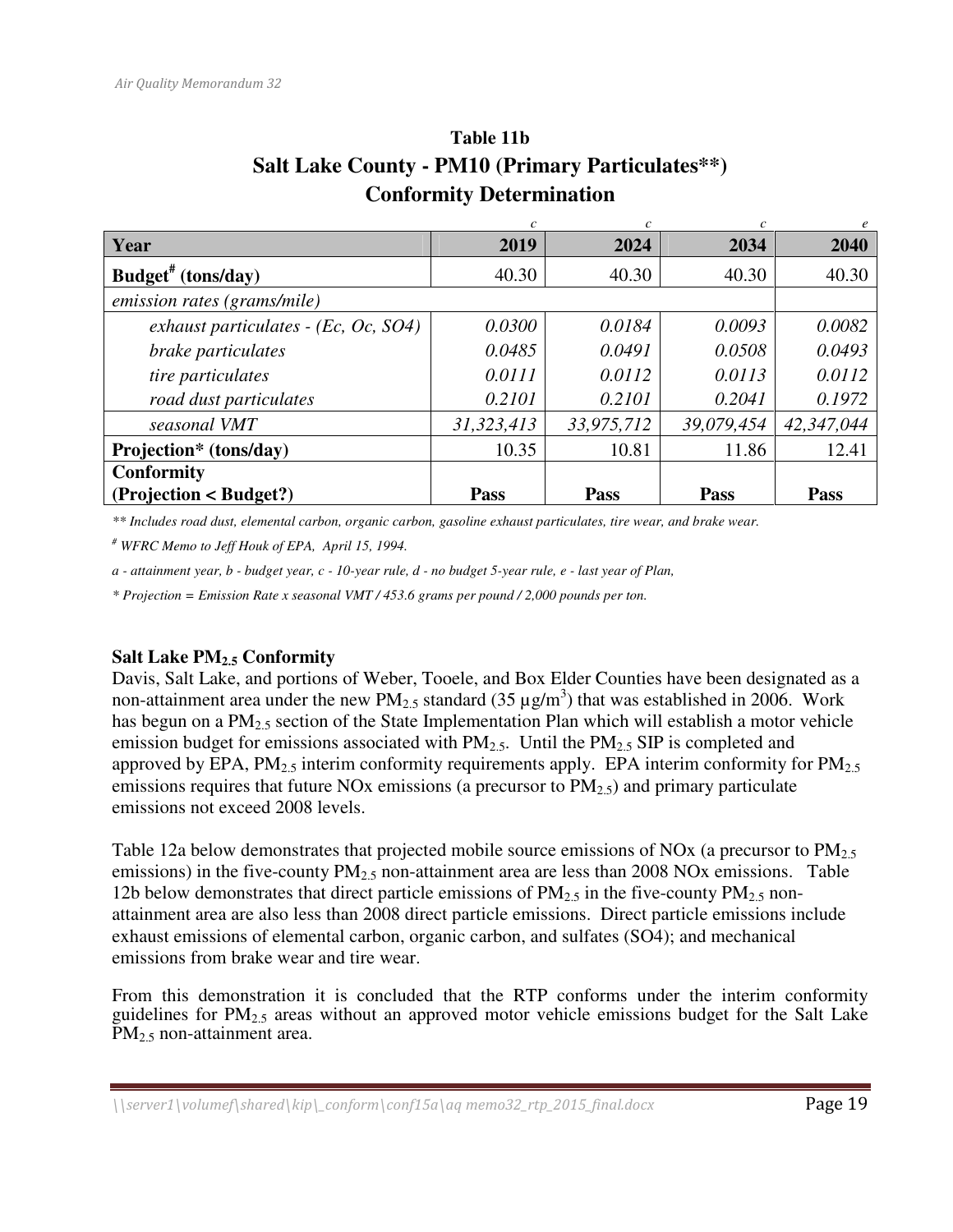### **Table 12a Salt Lake Area**#  **- PM2.5 (NOx Precursor) Conformity Determination**

| Year                                        | 2019        | 2024        | 2034         | 2040        |
|---------------------------------------------|-------------|-------------|--------------|-------------|
| 2008 Emissions (tons/day)                   | 89.35       | 89.35       | 89.35        | 89.35       |
| emission rate (grams/mile)                  | 0.61        | 0.39        | 0.21         | 0.19        |
| seasonal VMT                                | 49,849,779  | 54,359,340  | 63, 102, 766 | 68,726,311  |
| Projection* (tons/day)                      | 33.54       | 23.12       | 14.58        | 14.13       |
| <b>Conformity</b><br>(Projection < Budget?) | <b>Pass</b> | <b>Pass</b> | <b>Pass</b>  | <b>Pass</b> |
|                                             |             |             |              |             |

*# Salt Lake PM2.5 Non-Attainment Area includes: Davis, Salt Lake, and portions of Weber, Box Elder and Tooele Counties.* 

*a - attainment year, b - budget year, c - 10-year rule, d - no budget 5-year rule, e - last year of Plan,* 

*\* Projection = Emission Rate x seasonal VMT / 453.6 grams per pound / 2,000 pounds per ton.* 

### **Table 12b**  Salt Lake Area<sup>#</sup> - PM2.5 (VOC Precursor) **Conformity Determination**

| Year                                        | 2019        | 2024        | 2034         | 2040       |
|---------------------------------------------|-------------|-------------|--------------|------------|
| <b>2008 Emissions (tons/day)</b>            | 53.55       | 53.55       | 53.55        | 53.55      |
| emission rate (grams/mile)                  | 0.52        | 0.39        | 0.27         | 0.25       |
| seasonal VMT                                | 49,849,779  | 54,359,340  | 63, 102, 766 | 68,726,311 |
| Projection* (tons/day)                      | 28.73       | 23.67       | 18.86        | 18.68      |
| <b>Conformity</b><br>(Projection < Budget?) | <b>Pass</b> | <b>Pass</b> | <b>Pass</b>  | Pass       |

*# Salt Lake PM2.5 Non-Attainment Area includes: Davis, Salt Lake, and portions of Weber, Box Elder and Tooele Counties.* 

*a - attainment year, b - budget year, c - 10-year rule, d - no budget 5-year rule, e - last year of Plan,* 

*\* Projection = Emission Rate x seasonal VMT / 453.6 grams per pound / 2,000 pounds per ton.*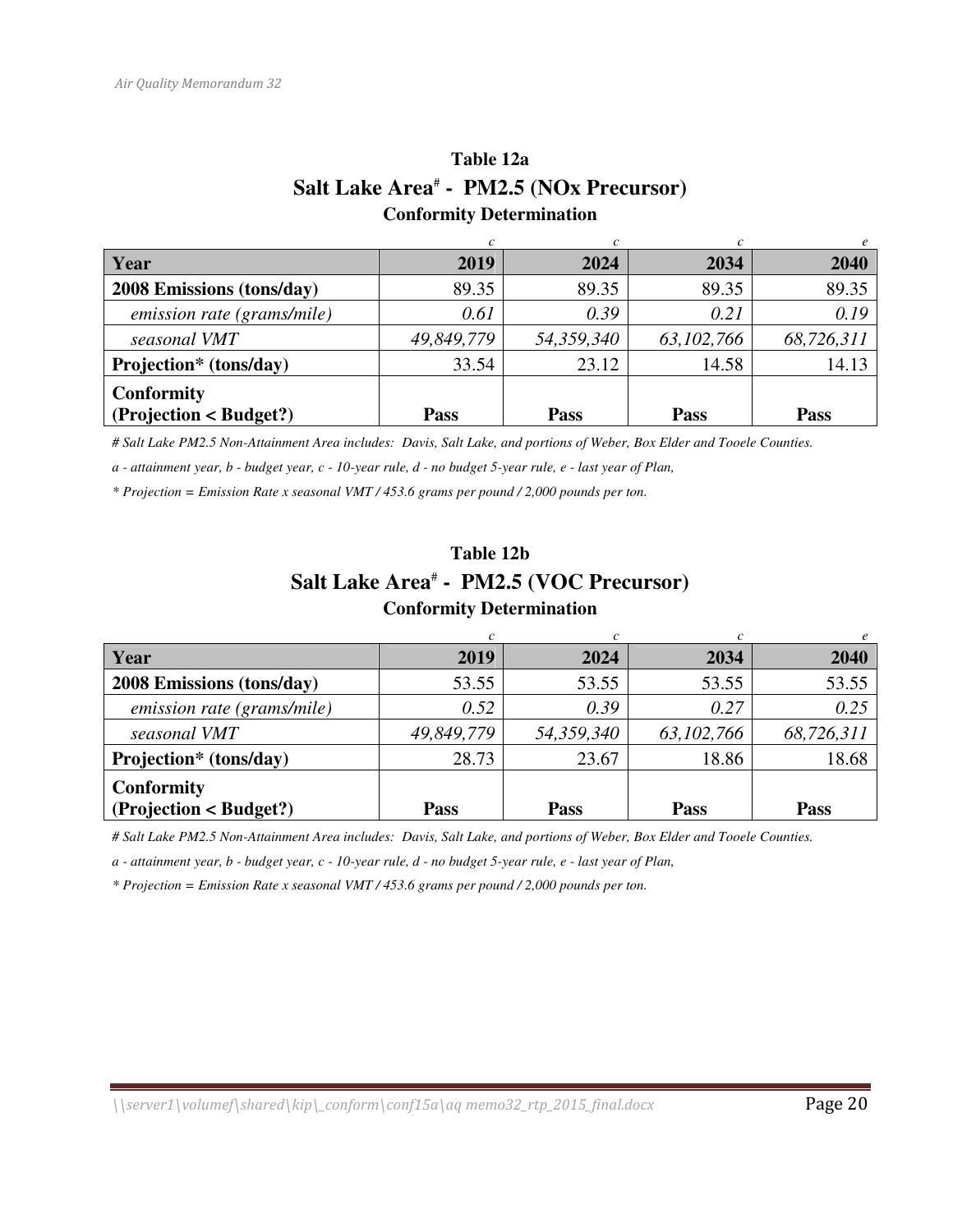| Year                       | 2019        | 2024       | 2034         | 2040        |
|----------------------------|-------------|------------|--------------|-------------|
| 2008 Emissions (tons/day)  | 7.06        | 7.06       | 7.06         | 7.06        |
| emission rate (grams/mile) | 0.09        | 0.08       | 0.07         | 0.07        |
| seasonal VMT               | 49,849,779  | 54,359,340 | 63, 102, 766 | 68,726,311  |
| Projection* (tons/day)     | 4.93        | 4.65       | 4.70         | 4.93        |
| <b>Conformity</b>          |             |            |              |             |
| (Projection < Budget?)     | <b>Pass</b> | Pass       | <b>Pass</b>  | <b>Pass</b> |

### **Table 12c**  Salt Lake Area<sup>#</sup> - PM2.5 (Direct PM Emissions\*\*) **Conformity Determination**

*# Salt Lake PM2.5 Non-Attainment Area includes: Weber, Davis, Salt Lake, and portions of Box Elder and Tooele Counties.* 

*a - attainment year, b - budget year, c - 10-year rule, d - no budget 5-year rule, e - last year of Plan,* 

*\* Projection = Emission Rate x seasonal VMT / 453.6 grams per pound / 2,000 pounds per ton.* 

*\*\* Direct PM for interim conformity includes gasoline particulates, elemental carbon, organic carbon, SO4, brake wear, and tire wear.* 

#### **Salt Lake and Davis County Ozone Conformity**

The 1-hour ozone standard was revoked on June 19, 2005. Therefore, a conformity analysis under the 1-hour ozone standard in Salt Lake and Davis Counties is no longer required.

The current 8-hour ozone standard is 75 ppb. All counties within the Wasatch Front area are in attainment of the current 8-hour ozone standard.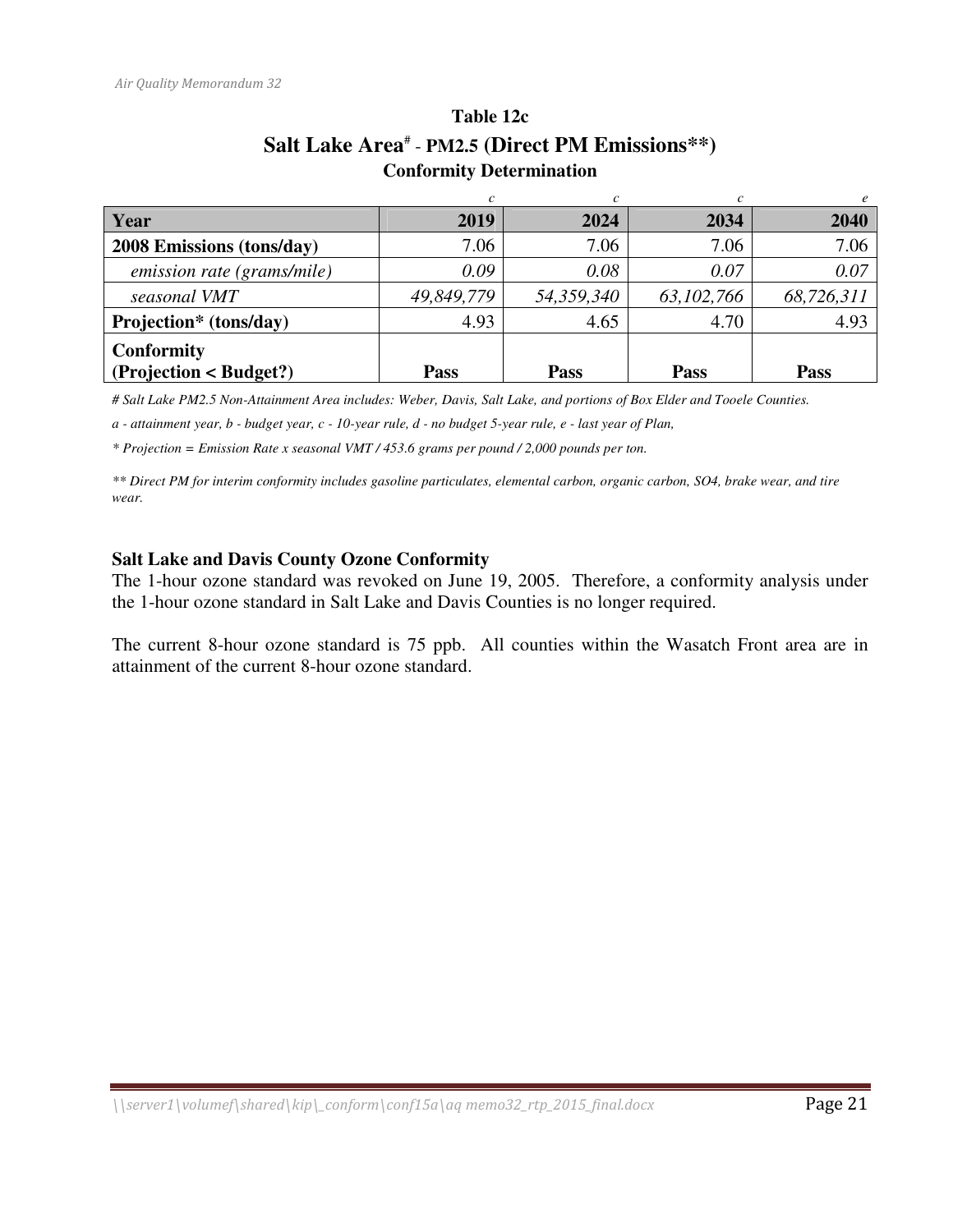## **Appendix – 1 Definition of Regionally Significant Projects**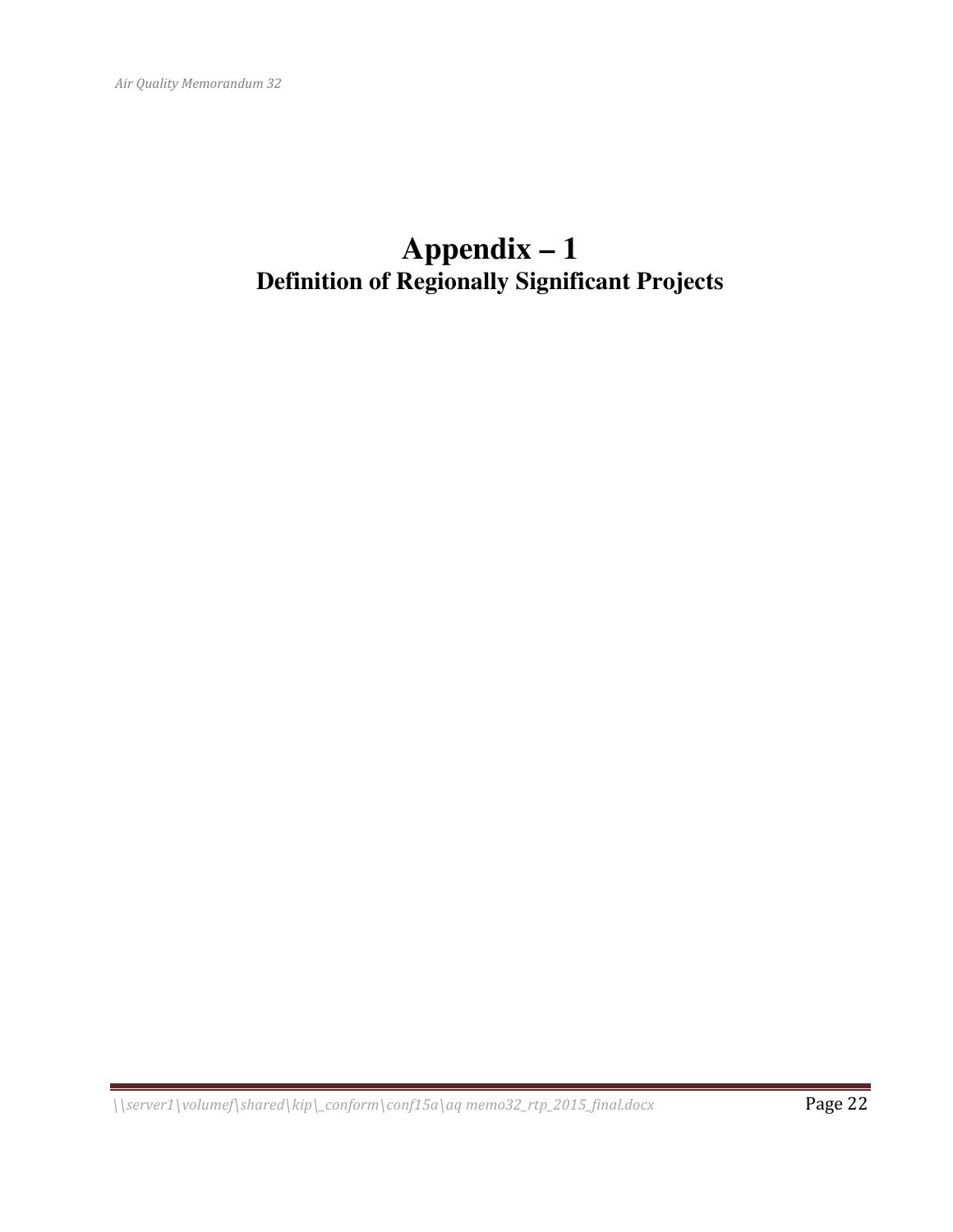#### **Process for Determining Regionally Significant Facilities for Purposes of Regional Emissions Analysis (see CFR 93.105.2.c.1.ii)**

Background: 40 FR 93.101 defines "regionally significant project" and associated facilities for the purpose of transportation conformity. The federal definition does not specifically include minor arterials. The following definitions and processes will be used by the Wasatch Front Regional Council (WFRC) and Mountainlands Association of Governments (MAG) in consultation with DAQ, UDOT, UTA, FHWA, FTA, and EPA to determine which facilities shall be considered regionally significant for purposes of regional emissions analysis. It is the practice of the MPO to include minor arterials and collectors in the travel model for the purpose of accurately modeling regional VMT and associated vehicle emissions. The inclusion of minor arterials and collectors in the travel model, however, does not identify these facilities as regionally significant.

- 1. Any new or existing facility with a functional classification of principal arterial or higher on the latest UDOT Functional Classification Map shall be considered regionally significant (see http://www.dot.utah.gov/index.php/m=c/tid=1228).
- 2. Any fixed guide-way transit service including light rail, commuter rail, or portions of bus rapid transit that involve exclusive right-of-way shall be considered regionally significant.
- 3. As traffic conditions change in the future, the MPO's in consultation with DAQ, UDOT, FHWA, and EPA (and UTA and FTA in cases involving transit facilities) - will consider 1) the relative importance of minor arterials serving major activity centers, and 2) the absence of principal arterials in the vicinity to determine if any minor arterials in addition to those listed in Exhibit A should be considered as regionally significant for purposes of regional emissions analysis.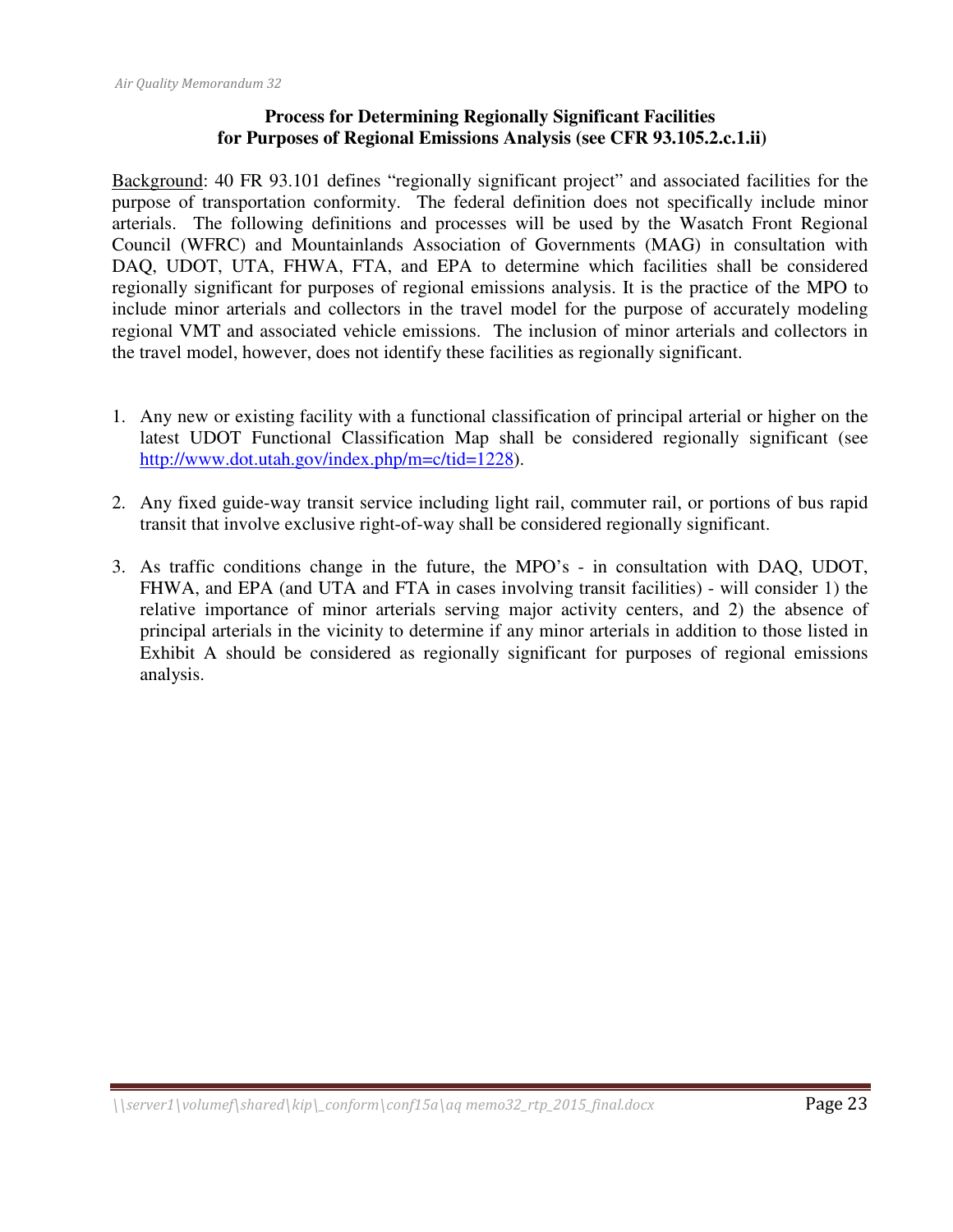#### **Exhibit A Minor Arterials Determined to be Regionally Significant for Purposes of Regional Emissions Analysis**

40 FR 93.105(c)(ii), "Consultation – Interagency consultation procedures: Specific processes" specifies that Interagency Consultation shall include a process to identify which minor arterials should be considered as "regionally significant" for the purpose of regional emissions analysis. In consultation with DAQ, UDOT, FHWA, and EPA; and based on inspection and engineering judgment of current traffic conditions; and based on application of the "Process for Determining Regionally Significant Facilities for Purposes of Regional Emissions Analysis" agreed upon by the aforementioned agencies; the WFRC designated eight minor arterials as regionally significant.

Since 2015, all but one of the minor arterials referenced above have been reclassified with the functional type of principal arterial and are therefore by definition regionally significant. The remaining minor arterial to be considered as regionally significant for emissions analysis is listed below. It should also be noted that all collectors, minor arterials, and principal arterials are included in the highway network used in the WFRC travel demand model.

**Davis County**  none

**Salt Lake County**  none

**Weber County**  SR-79 (Hinckley Drive): SR-108 to I-15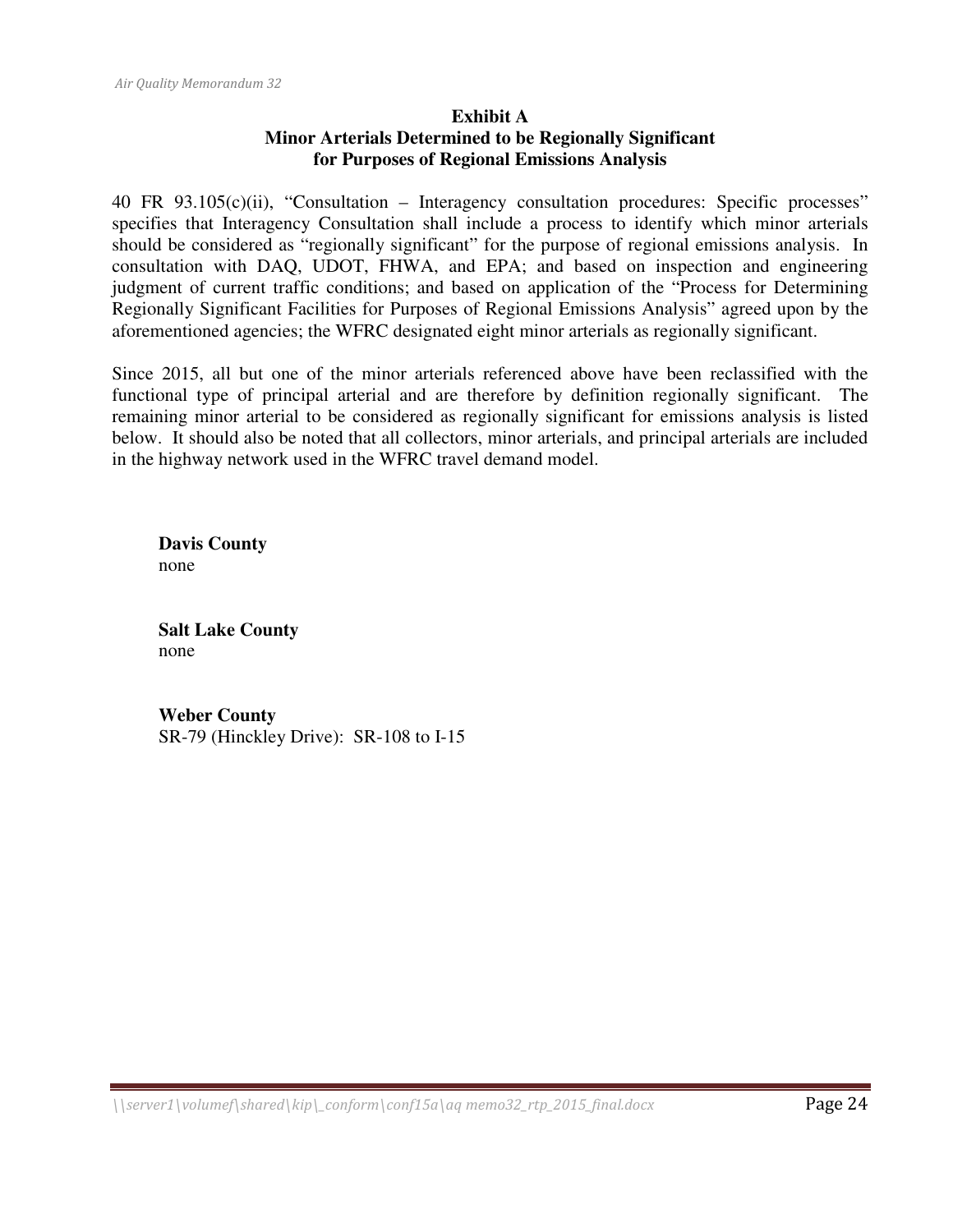#### **Process for Determining Significant Change in Design Concept and Scope for Purposes of Regional Emissions Analysis (see CFR 93.105.2.c.1.ii)**

Changes to regionally significant projects may or may not necessitate a new regional emissions analysis. The following definitions and processes will be used to determine what changes to project concept and scope are to be considered significant or not for purposes of regional emissions analysis.

- 1. Adding or extending freeway auxiliary lanes or weaving lanes between interchanges is not considered a significant change in concept and scope since these lanes are not normally included in the travel model.
- 2. Adding or extending freeway auxiliary/weaving lanes from one interchange to a point beyond the next interchange is considered a significant change in concept and scope.
- 3. A change to a regionally significant project defined in the Regional Transportation Plan that does not change how the project is defined in the travel model is not considered a significant change in concept and scope. These changes include but are not limited to lane or shoulder widening, cross section (other than the number of through lanes), alignment, interchange configuration, intersection traffic control, turn lanes, continuous or center turn lanes, and storage lanes.
- 4. A change to a regionally significant project defined in the Regional Transportation Plan that does alter the number of through lanes, lane capacity, or speed classification as defined in the travel model is considered a significant change in concept and scope.
- 5. Advancing or delaying the planned implementation of a regionally significant project that does not result in a change in the transportation network described in the travel model for any horizon year (as defined in CFR 93.101) is not considered a significant change in concept and scope.
- 6. Advancing or delaying the planned implementation of a regionally significant project that does result in a change in the transportation network described in the travel model for any horizon year (as defined in CFR 93.101) is considered a significant change in concept and scope.
- 7. Project changes not addressed in the above statements will be decided on a case by case basis through consultation by representatives from DAQ, WFRC, MAG, UDOT, UTA, FHWA, FTA, and EPA.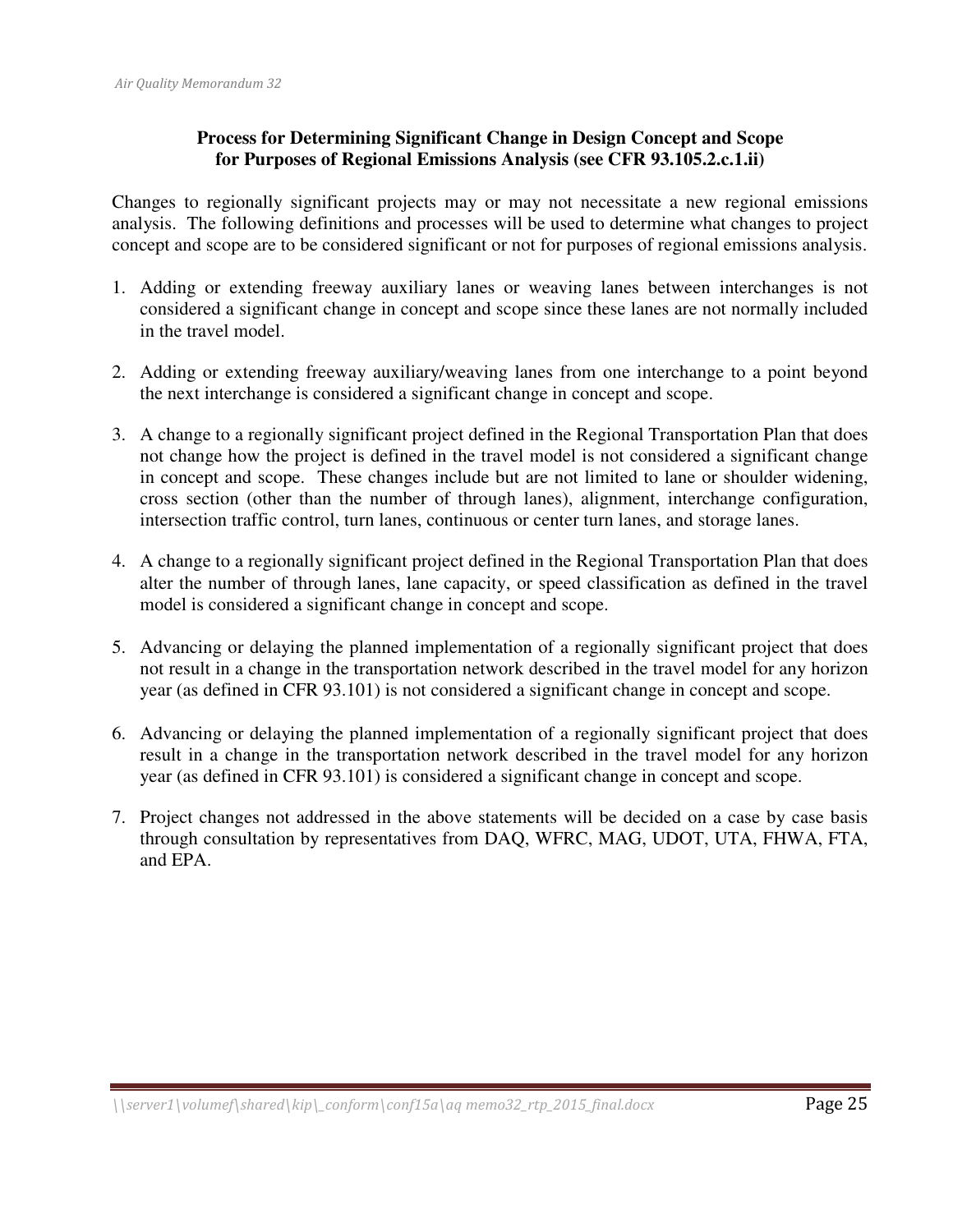Air Quality Memorandum 32

## **Appendix-2**

**Box Elder County Highway and Transit Projects 2040 RTP** 

**Box Elder County**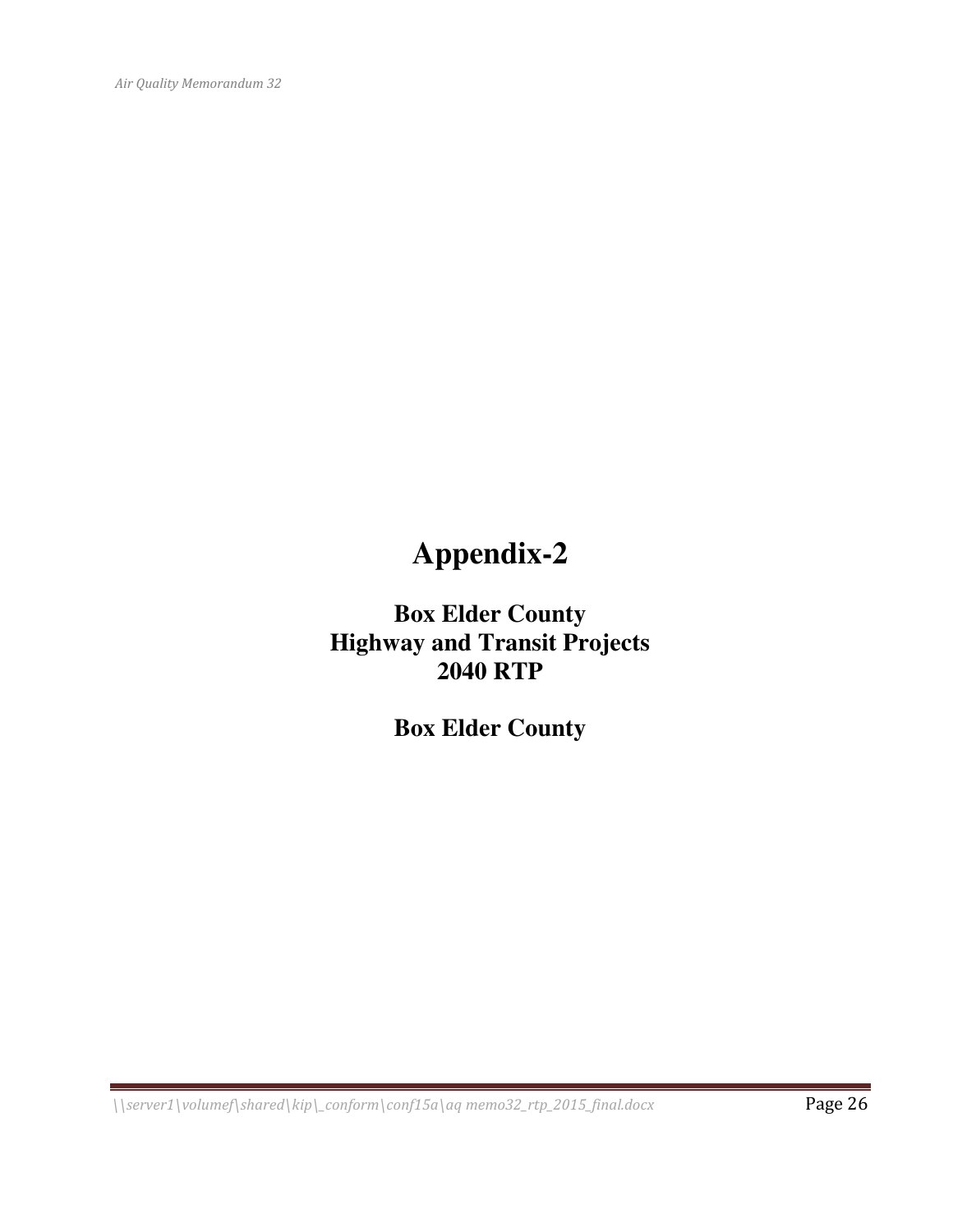### Box Elder County Regionally Significant Project List – January 2015

|    |            | <b>Line Source County</b>     | <b>Phase</b>        | Need Constrained<br><b>Phase</b> | Capacity<br><b>Need</b> | <b>Score</b> | <b>Priority Improvement</b><br><b>Type</b> | <b>Project Name</b>                                                                                       | Project<br><b>Description</b>            | <b>Cost 2014</b> |      | Route Begin | End    |
|----|------------|-------------------------------|---------------------|----------------------------------|-------------------------|--------------|--------------------------------------------|-----------------------------------------------------------------------------------------------------------|------------------------------------------|------------------|------|-------------|--------|
|    |            |                               |                     |                                  |                         |              |                                            |                                                                                                           |                                          |                  |      |             |        |
|    | <b>LRP</b> | Box<br>Elder/<br>Cache        | <b>STIP</b><br>2016 | 1                                | Before 2012             | 44           | Passing Lane                               | SR-30 MP 97 to MP 101                                                                                     | Add one travel lane<br>in each direction | \$5,000,000      | 0030 | 97.00       | 101.34 |
| 9  | <b>LRP</b> | <b>Box</b><br>Elder/<br>Cache | 3                   | 2                                | begin by<br>Phase 1     | 27           | Widening                                   | SR 30 MP 95.1 to MP 102.3,<br>SR 38 to SR 23                                                              | Add one travel lane<br>in each direction | \$32,040,000     | 0030 | 95.10       | 102.30 |
| 10 | <b>LRP</b> | <b>Box</b><br>Elder           | $\overline{4}$      | 2                                |                         | 36           | Passing Lane                               | 84 Widen WB from MP 17.3 to Add one travel lane<br>MP 19.9                                                | in WB direction                          | \$7,150,000      | 0084 | 17.30       | 19.90  |
| 11 | <b>LRP</b> | <b>Box</b><br>Elder           | $\overline{4}$      | 2                                |                         | 43           | Passing Lane                               | 84 Widen EB from MP 6.8 to<br>MP 17.7                                                                     | Add one travel lane<br>in EB direction   | \$29,975,000     | 0084 | 6.80        | 17.70  |
| 13 | <b>LRP</b> | <b>Box</b><br>Elder           | 2                   | 2                                | before<br>2012          | 28           | Widening                                   | SR 30 MP 90.7 to MP 95.1, I<br>15 to SR 38 (Collinston)                                                   | Add one travel lane<br>in each direction | \$19,580,000     | 0030 | 90.70       | 95.10  |
| 14 | Model      | <b>Box</b><br>Elder           | $\mathcal{E}$       | 3                                |                         | 25           | Widening                                   | I 15 Widen from MP 365.7 to<br>MP 372.6, SR 13 to<br>Honeyville (WFRC boundary<br>from MP 365.7 to 368.3) | Add one travel lane<br>in each direction | \$22,145,000     | 0015 | 368.30      | 372.60 |
| 15 | <b>LRP</b> | Box<br>Elder                  | $\overline{4}$      | 3                                |                         | 43           | Passing Lane                               | I 84 Widen WB from MP 29.3 to Add one travel lane<br>MP 32.3                                              | in WB direction                          | \$8,250,000      | 0084 | 29.30       | 32.30  |
| 16 | <b>LRP</b> | Box<br>Elder                  | $\overline{4}$      | 3                                |                         | 37           | Passing Lane                               | I 84 Widen EB from MP 25.3 to<br>MP 29.7                                                                  | Add one travel lane<br>in EB direction   | \$12,100,000     | 0084 | 25.30       | 29.70  |
| 17 | <b>LRP</b> | <b>Box</b><br>Elder           | $\overline{4}$      | 3                                |                         | 46           | Passing Lane                               | I 84 Widen WB from MP 33.5 to Add one travel lane<br>MP 35.6                                              | in WB direction                          | \$5,775,000      | 0084 | 33.50       | 35.60  |
| 22 | Model      | Box<br>Elder                  | $\overline{4}$      | 4                                |                         | 37           | Widening                                   | I 15 Widen from MP 372.6 to<br>MP 379.5, Honeyville to<br>Tremonton                                       | Add one travel lane<br>in each direction | \$35,535,000     | 0015 | 372.60      | 379.50 |

 $\{\sqrt{\sqrt{1-\frac{1}{2\pi}}} \cdot \sqrt{\sqrt{1-\frac{1}{2\pi}}}$  \\server1\volumef\shared\kip\\_conform\conf15a\aq memo32\_rtp\_2015\_final.docx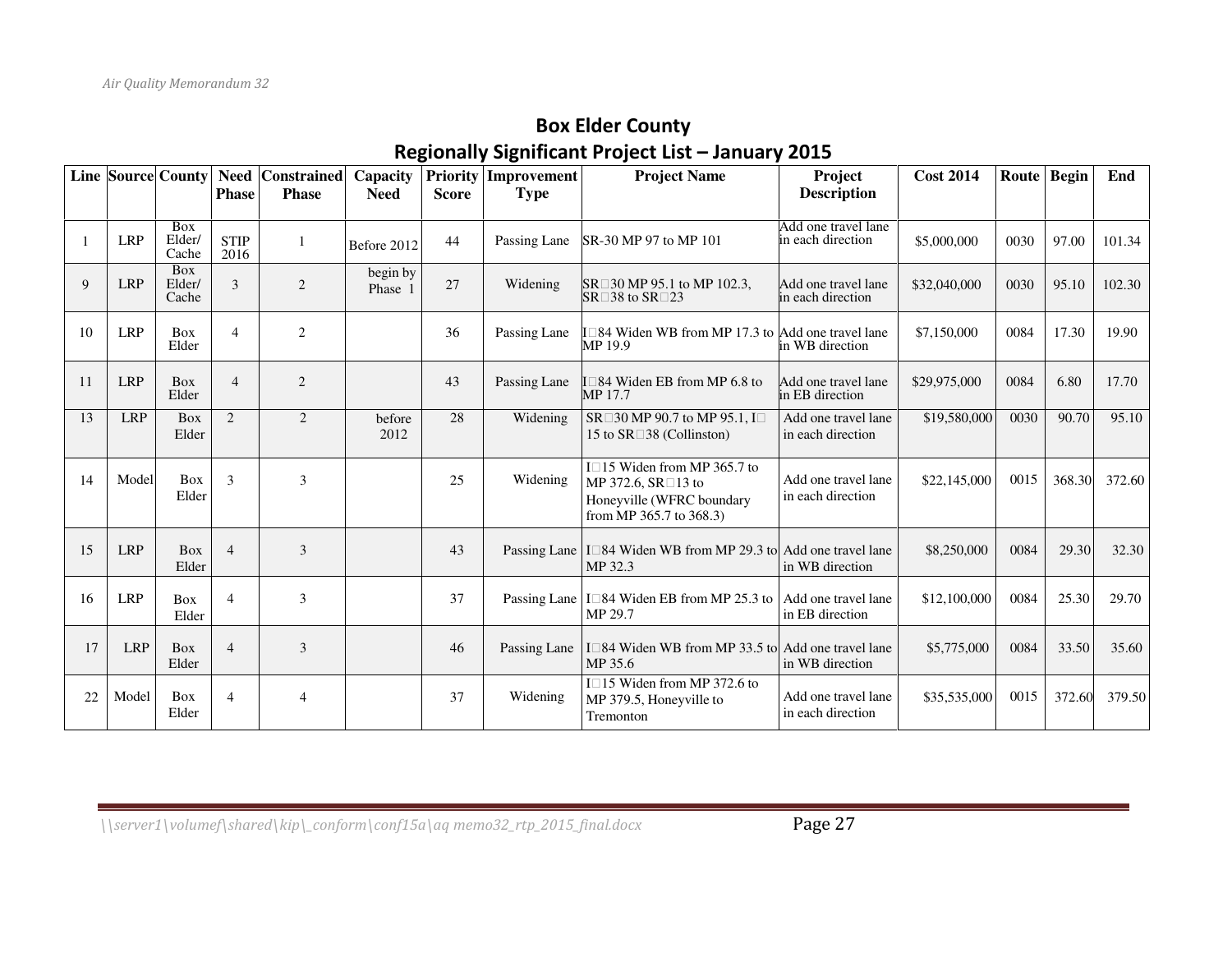Air Quality Memorandum 32

## **Appendix-3**

**Highway and Transit Projects 2040 RTP** 

**Tooele County** 

 $\{\sqrt{\sqrt{1-\frac{1}{2\pi}}} \cdot \sqrt{\sqrt{1-\frac{1}{2\pi}}}$  Page 28